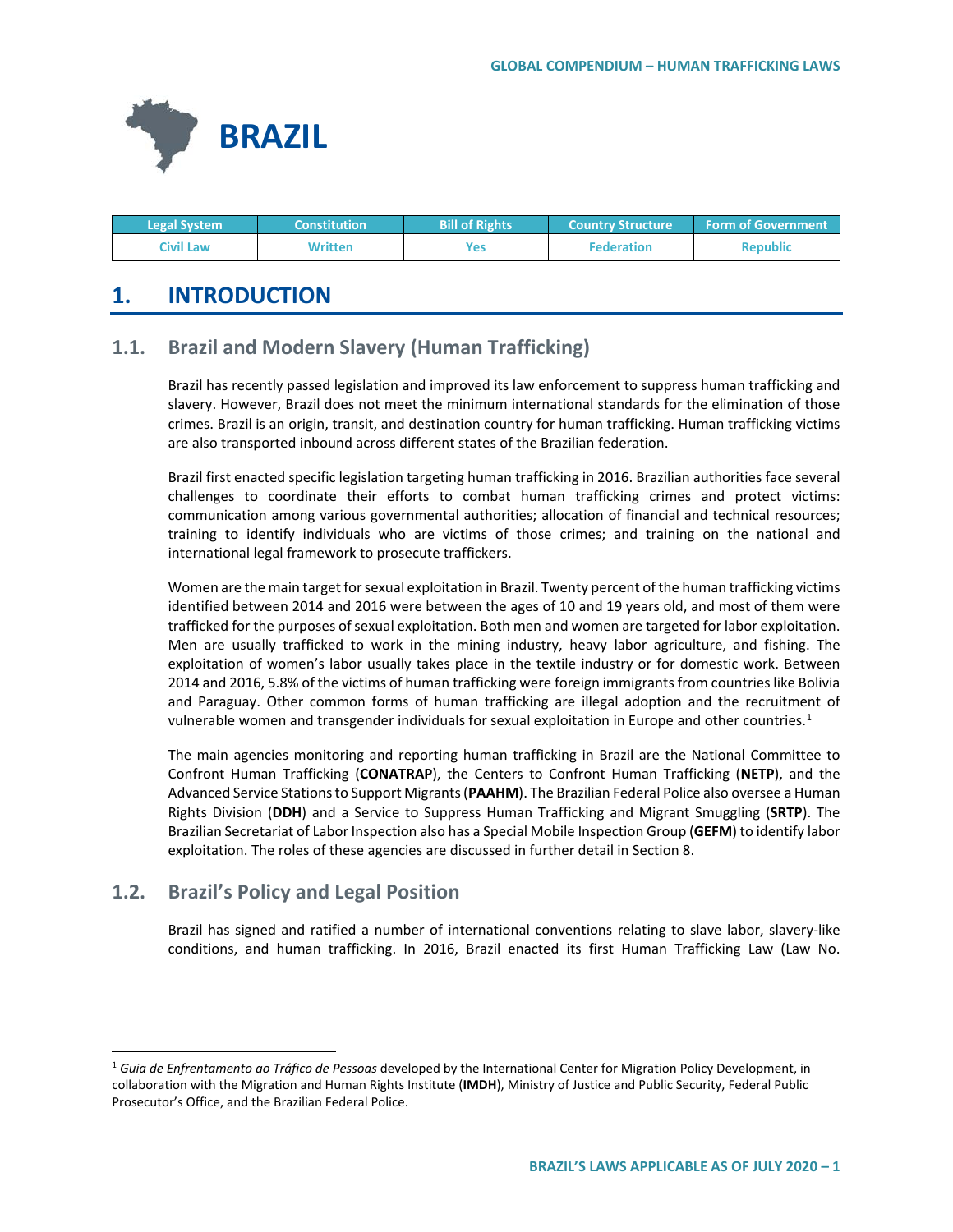13.344/[2](#page-1-0)016),<sup>2</sup> which follows the principles enshrined by the Palermo Protocol,<sup>[3](#page-1-1)</sup> ratified by Brazil in 2004. Those principles are prevention, crime suppression, and victim protection.

Before the Brazilian Human Trafficking Law, Brazilian authorities needed to interpret Brazilian criminal law creatively to cover human trafficking offences as the Protocol of Palermo defines those crimes.

The Brazilian Human Trafficking Law unifies several types of exploitation as one single human trafficking criminal offence, making it easier for authorities to prosecute offenders under Brazilian Law. The law also characterizes additional offences as human trafficking, such as organ trafficking, illegal adoption, and slave labor. This law sets forth that victims should receive humanitarian aid; temporary shelter; legal, social, and health assistance; and prevention from new exploitation.

The III National Plan to Confront Human Trafficking (**National Plan**),[4](#page-1-2) approved in 2018, seeks to achieve a number of goals and metrics between 2018 and 2022. The National Plan mainly aims to enhance policy and information management, increase program integration and training, raise public awareness on human trafficking issues, and improve victim protection and the accountability of perpetrators.

# **2. OVERVIEW OF BRAZIL'S LEGAL APPROACH TO COMBATING MODERN SLAVERY AND HUMAN TRAFFICKING**

### **2.1. Brazil's International Law Obligations**

#### *2.1.1. Fundamental human rights*

Brazil is a party to the Universal Declaration of Human Rights and the American Convention on Human Rights. It has also ratified the International Covenant on Civil and Political Rights (1992), the International Covenant on Economic, Social and Cultural Rights (1992), the Convention on the Elimination of All Forms of Discrimination against Women (1984), the Convention against Torture and Other Cruel, Inhuman or Degrading Treatment or Punishment (1989), and the Convention on the Rights of the Child (1990), among others.

#### *2.1.2. Slavery and trafficking*

Brazil is a party to treaties combating human trafficking and smuggling. Brazil's principal international law obligations derive from the Convention against Transnational Organized Crime (2000) and the Protocol to Prevent, Suppress and Punish Trafficking in Persons, Especially Women and Children (**Palermo Protocol**). Brazil is also a party to the Abolition of Forced Labor Convention (1966).

#### *2.1.3. Effect under Brazil's law*

Brazil's obligations under international instruments typically have an automatic force-in-law once the two houses of the National Congress have ratified a convention. International instruments setting forth international human rights standards become equivalent to constitutional amendments if approved, in two sessions, by both houses of the National Congress, with a voting quorum of three-fifths of their members.

<span id="page-1-0"></span><sup>&</sup>lt;sup>2</sup> [http://www.planalto.gov.br/ccivil\\_03/\\_ato2015-2018/2016/lei/l13344.htm.](http://www.planalto.gov.br/ccivil_03/_ato2015-2018/2016/lei/l13344.htm)

<span id="page-1-1"></span><sup>&</sup>lt;sup>3</sup> Protocol to Prevent, Suppress and Punish Trafficking in Persons Especially Women and Children, supplementing the United Nations Convention against Transnational Organized Crime.

<span id="page-1-2"></span><sup>4</sup> [http://www.planalto.gov.br/ccivil\\_03/\\_Ato2015-2018/2018/Decreto/D9440.htm.](http://www.planalto.gov.br/ccivil_03/_Ato2015-2018/2018/Decreto/D9440.htm)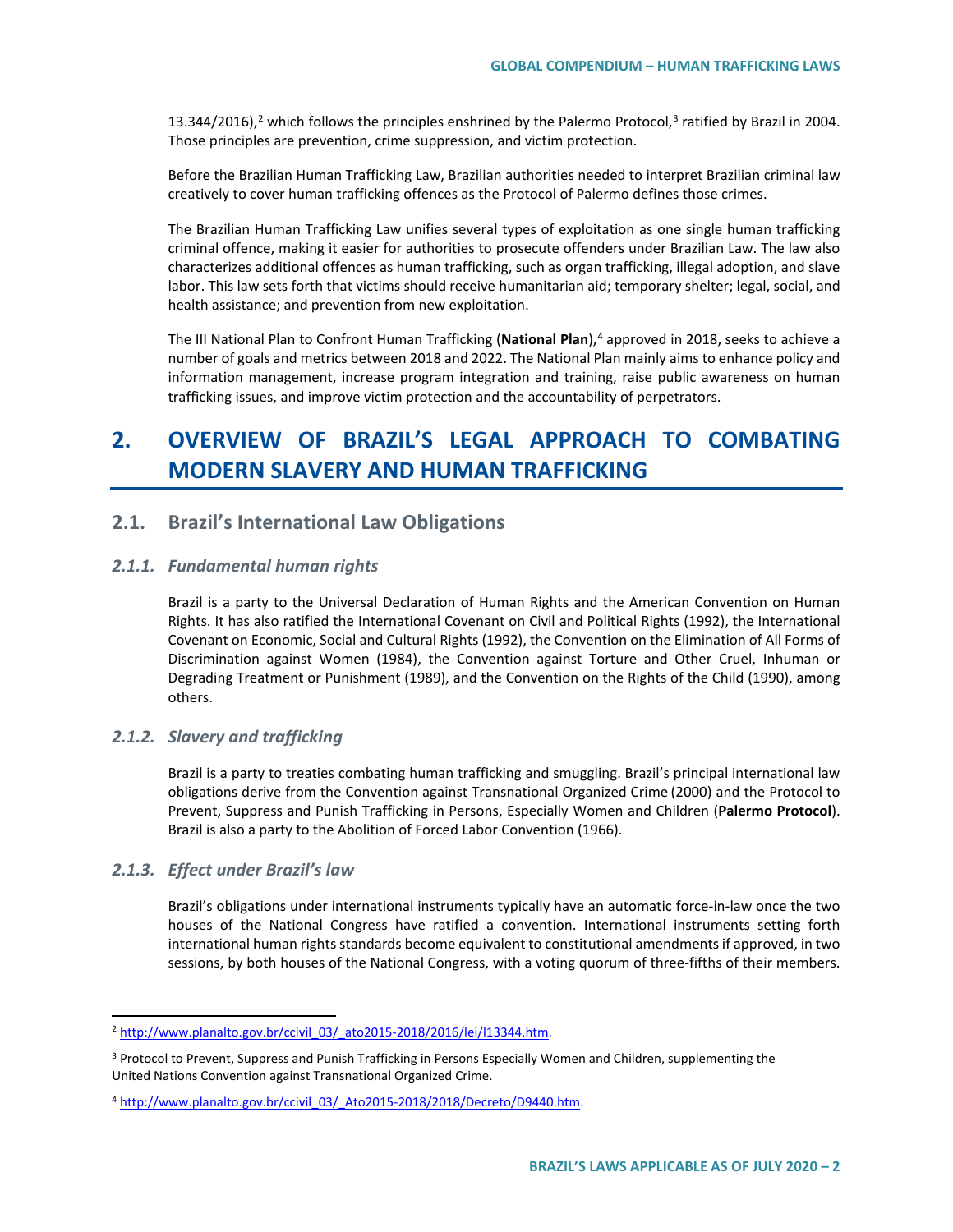Other international human rights treaties have a lower legal status than the Federal Constitution but a higher legal status than Brazilian federal statutes.

## **2.2. Human Rights Protections Under Brazil's Law**

Title II of the Brazilian Constitution establishes a "bill of rights." Because international instruments also have the force of law, the Brazilian legal framework with respect to human rights is a combination of various national and international laws and conventions.

## **2.3. Criminalization of Modern Slavery**

Before the Brazilian Human Trafficking Law, Article 149 of the Brazilian Criminal Code made it a crime to subject another individual to a situation analogous to slavery. In 2003, Law No. 10,803 amended Article 149 of the Brazilian Criminal Code to clarify the conditions and circumstances that are modern slavery.

The crime of modern slavery is punishable with imprisonment for two to eight years and a fine. Additional penalties apply to any violent actions perpetrated against the victim (*e.g*., battery, rape, and harassment), which are separate criminal offences.

The term of imprisonment may be increased by half if the crime is committed (i) against a child or adolescent, or (ii) by reason of discrimination on account of race, skin color, ethnicity, religion, or social origin.

In addition to Article 149 of the Brazilian Criminal Code, the Brazilian federal government has ratified Conventions No. 29 and 105 of the International Labour Organization for the elimination of all forms of forced labor and modern slavery.

## **2.4. Supply Chain Reporting**

As Section 4 explains, no supply chain reporting legislation obligates private businesses to control their supply chain to hinder human trafficking. However, in 2005, Brazilian and multinational private organizations and companies created the National Pact to Eradicate Modern Slavery (*Pacto Nacional pela Erradicação do Trabalho Escravo)* (**Pact**). The Pact's signatories committed not to do business with third parties that exploited individuals through modern slavery or forced labor.

## **2.5. Investigation, Prosecution, and Enforcement**

#### *2.5.1. Investigation and prosecution of criminal offenses*

The process for investigation and prosecution of criminal offenses in Brazil is generally divided into two phases: the pre-court proceeding phase, during which the police investigate a crime, and a court proceeding phase, when the alleged criminal offense is prosecuted and tried and penalties are enforced. Basic constitutional principles, particularly the principles of presumption of innocence, no conviction without due process of law, and no *ad hoc* tribunals, guide the entire process.

For state criminal offenses, the civil police of each state (*polícia civil*) investigate crimes occurring in their state. The federal police (*polícia federal*) investigate federal criminal offences. The crimes of both modern slavery and human trafficking are considered state criminal offenses, which the civil police investigate; however, the federal police will investigate crimes that have interstate or international repercussions. Similarly, federal courts hear cases dealing with federal criminal offenses, and state courts hear cases involving state criminal offenses. Pursuant to Article 109, Item V of the Federal Constitution, if a state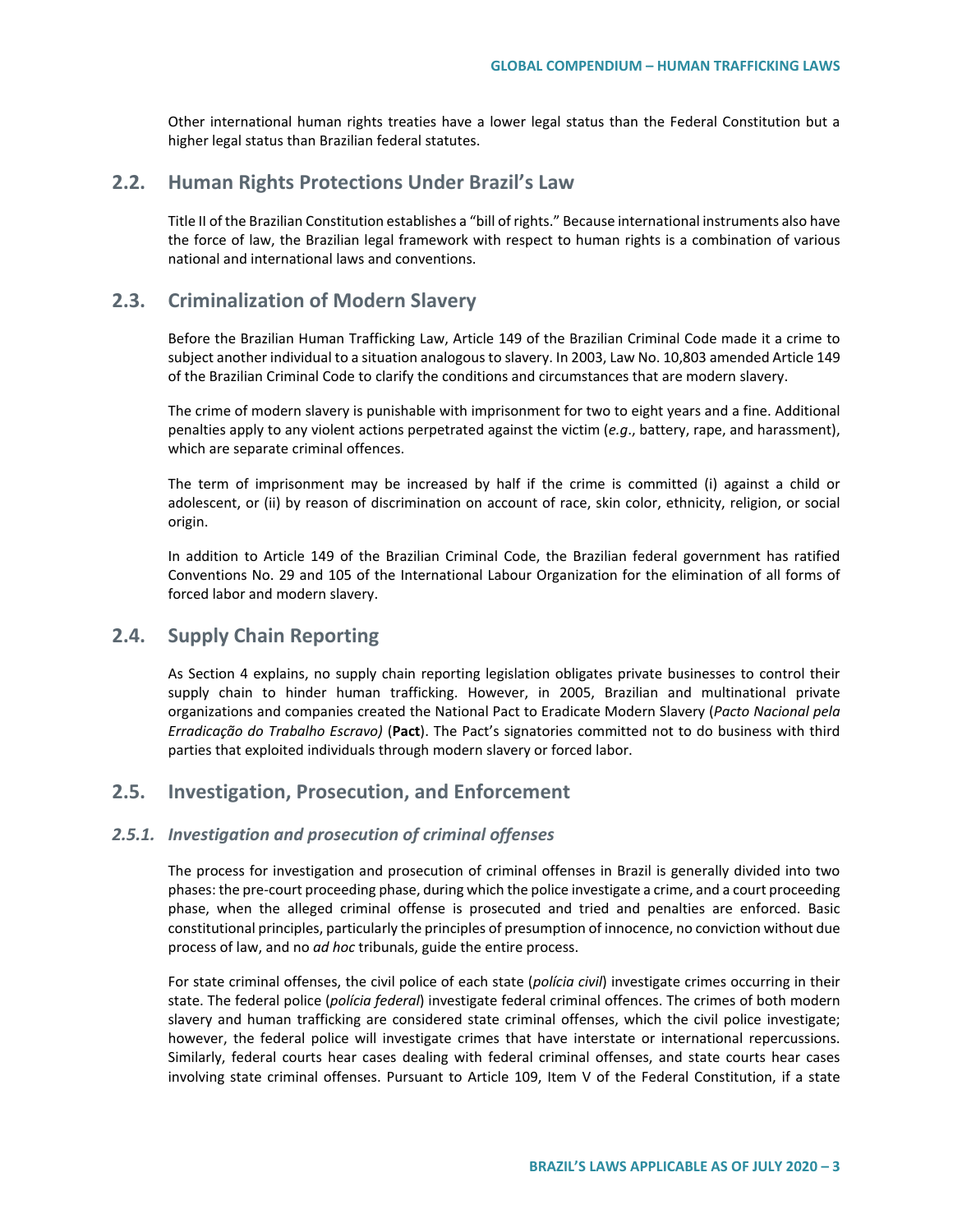criminal offense is set forth in an international convention or treaty of which Brazil is a party and the actual crime involves conduct outside of Brazil, then only federal courts will hear the case.

Under Brazilian law, evidence obtained through unlawful means is considered null and void, and it is unconstitutional to use it in any criminal proceedings. However, Law No. 13,344/2016 allows for application of the Brazilian Organized Crime Law (Law No. 12850/2013) to human trafficking cases. That allows investigative authorities to use special methods of gathering evidence, such as plea bargaining and infiltration by police officers into criminal organizations, that are not allowed for other criminal cases.

The authorities in charge of prosecuting crimes in Brazil are the Federal Prosecutors' Office (*Ministério Público Federal*), for federal criminal offenses, and the State Prosecutors' Office (Ministério Público Estadual), for state criminal offenses. Each of the 26 federative states of Brazil has its State Prosecutors' Office. The obligations of the Federal Prosecutors' Office are set forth in Complementary Law No. 75/1993, and the obligations of the State Prosecutors' Offices are set forth in Law No. 8625/1993.

Law No. 7210/1984 (the so-called Criminal Enforcement Law or *Lei de Execução Penal*) governs enforcement of civil penalties. It sets forth the rules and parameters for imprisonment and other criminal punishments and the rights and prerogatives of convicted individuals.

#### *2.5.2. Mutual assistance/international cooperation*

The main Brazilian international cooperation departments are (1) the Federal Attorney General's Office specifically for cooperation involving Canada or Portuguese-speaking countries, and (2) the Department of Asset Recovery and International Legal Cooperation (**DRCI**), for all other cases.

International legal cooperation may be direct or indirect. Cooperation by Brazilian authorities is deemed to be indirect whenever it requires legal authorization by a Brazilian court, such as extradition, ratification of foreign court decisions, and letters rogatory (*carta rogatória*). International treaties and reciprocity agreements also govern international cooperation by the Brazilian authorities, since no specific internal legislation provides for international legal cooperation. In the absence of an international legal cooperation treaty, the Ministry of Foreign Relations handles requests for cooperation.

The Brazilian internal cooperation system is discussed in further detail in Section 8.

# **3. BRAZIL'S FEDERAL CRIMINAL OFFENSES RELATING TO SLAVERY, SLAVERY-LIKE CONDITIONS, AND HUMAN TRAFFICKING**

## **3.1. Overview of Criminal Offenses**

The Brazilian Criminal Code, as amended, contains various offenses and penalties relating to forced labor under slavery-like conditions and human trafficking for different purposes. Article 149 of the Brazilian Criminal Code targets forced labor, while Article 149-A targets human trafficking (including for forced labor purposes). Law No. 13,344, enacted in 2016, added Article 149-A to the Brazilian Criminal Code. The offenses are punishable by a maximum and minimum penalty of imprisonment, which increases if there are specified aggravating circumstances.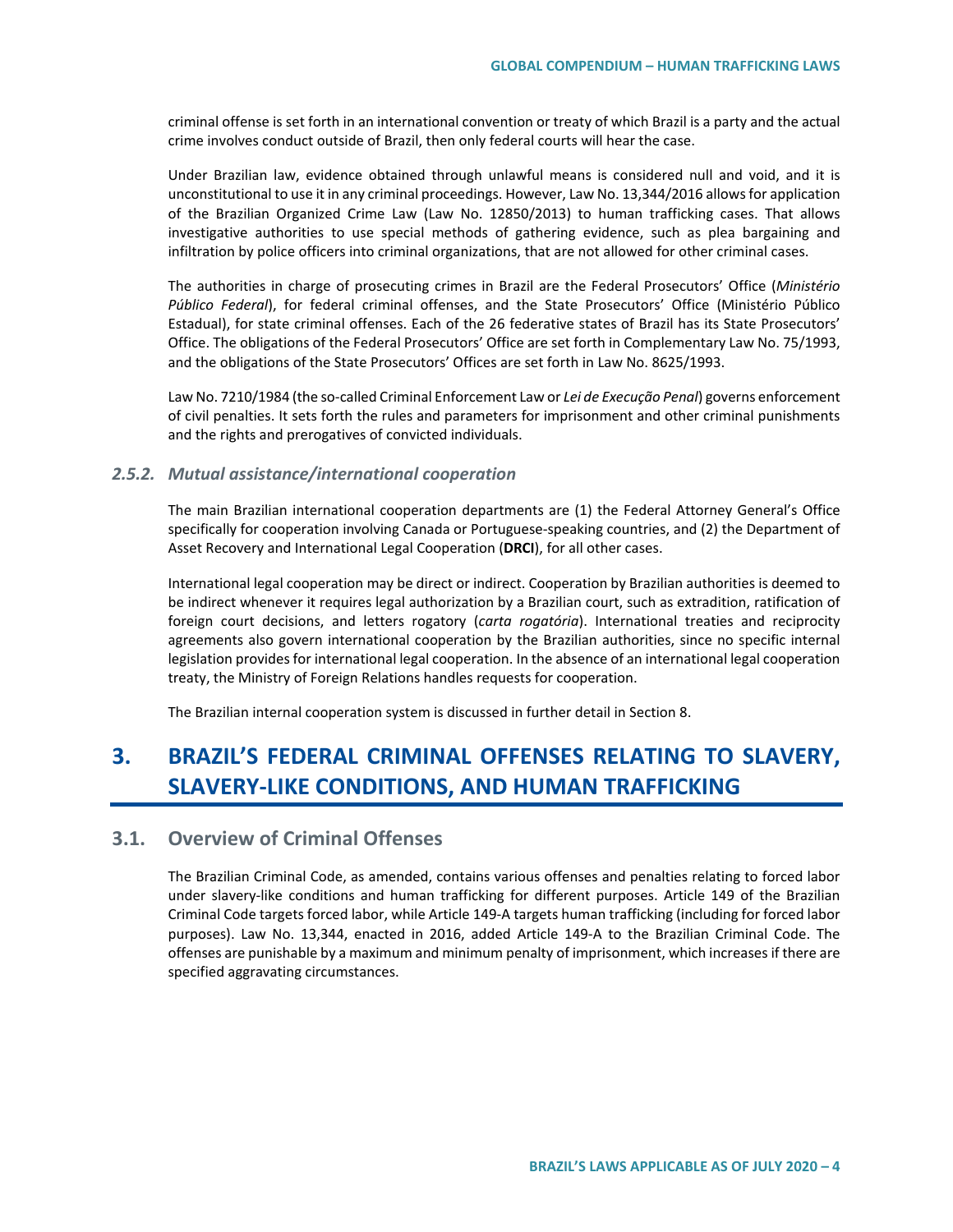

## **3.2. Slavery Offenses Under the Criminal Code**

### *3.2.1. General*

Articles 149 and 149-A of the Brazilian Criminal Code prohibit forced labor and servitude under slavery-like conditions. In addition, a specific law on forced labor, Law No. 13,344, amended the Brazilian Criminal Code and the Brazilian Criminal Procedural Code to harden the penalties and to make sure that the victims are treated properly, regardless of their legal status in Brazil.

To prove a violation of the Brazilian Criminal Code, there must be an action (conduct), a subjective element (intention), a result, and the means to achieve the result (causal link). The Brazilian Criminal Code provides for crimes that are punishable both when actually committed or when attempted, and for other crimes that are only punishable when actually committed. For crimes that do not have an "attempted version," the exploitation must have effectively taken place for there to be a criminal infraction. The victims' consent is irrelevant.

Article 149-A of the Brazilian Criminal Code prohibits human trafficking, for different purposes, including to work under slavery-like conditions. Under Brazilian law, an attempt to engage in human trafficking, even if frustrated by virtue of circumstances extraneous to the perpetrator's will, is punishable as described in the chart below.

Articles 13-A and 13-B of the Brazilian Criminal Procedural Code, added by Law No. 13344, allow the public prosecutor's office to request public authorities and private companies to provide personal information regarding victims and suspects. In addition, telecommunication companies must provide the location of victims and suspected offenders of forced labor, if a court authorizes the request.

| <b>HUMAN TRAFFICKING PENALTIES IN</b><br><b>BRAZIL</b>                           | <b>Duration of imprisonment</b>                                                                  | <b>Amount of the fine</b>                |
|----------------------------------------------------------------------------------|--------------------------------------------------------------------------------------------------|------------------------------------------|
| Human trafficking offence without<br>aggravating circumstances                   | 4 to 8 years                                                                                     | Set by court on a case-by-<br>case basis |
| human<br>Attempt<br>engage<br>to<br>in<br>trafficking                            | Imprisonment for the same time<br>applicable to the consummated<br>offence reduced by 1/3 to 2/3 | Set by court on a case-by-<br>case basis |
| offence<br>trafficking<br>Human<br>committed with abuse of official<br>authority | 4 to 8 years with additional<br>imprisonment time from 1/3 to 1/2                                | Set by court on a case-by-<br>case basis |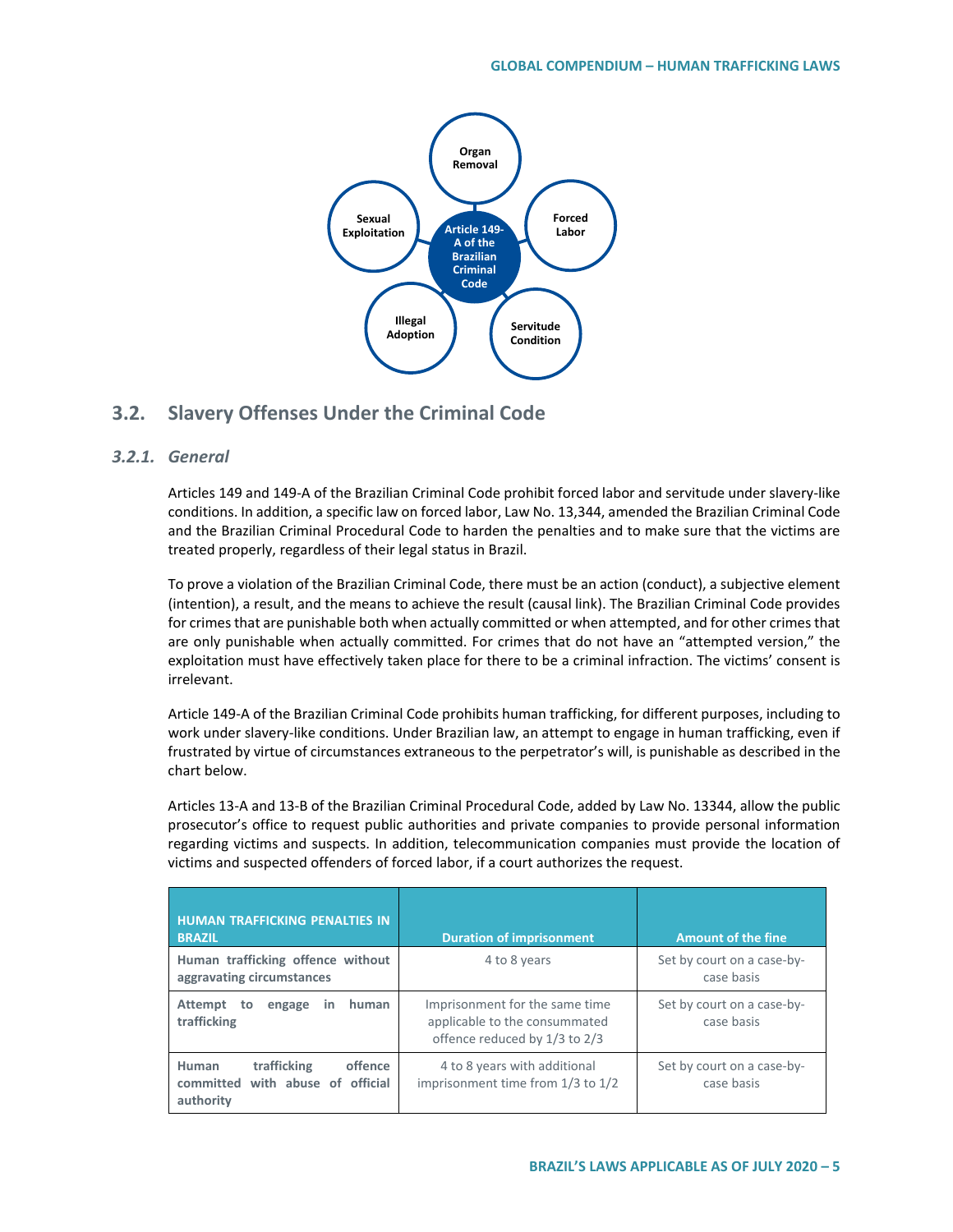| Human trafficking<br>offence<br>committed against a minor, or an<br>elderly or disabled person                                                                                                                                                                                                              | 4 to 8 years with additional<br>imprisonment time from $1/3$ to $1/2$ | Set by court on a case-by-<br>case basis |
|-------------------------------------------------------------------------------------------------------------------------------------------------------------------------------------------------------------------------------------------------------------------------------------------------------------|-----------------------------------------------------------------------|------------------------------------------|
| trafficking<br>offence<br>Human<br>committed by taking advantage of a<br>domestic, cohabitation,<br>kinship,<br>hospitality or financial dependence<br>relationship, or of a position of<br>authority or hierarchical superiority<br>inherent to the<br>exercise<br>of<br>employment, position, or function | 4 to 8 years with additional<br>imprisonment time from 1/3 to 1/2     | Set by court on a case-by-<br>case basis |
| Human trafficking offence that leads<br>to the victim being removed from<br><b>Brazil</b>                                                                                                                                                                                                                   | 4 to 8 years with additional<br>imprisonment time from 1/3 to 1/2     | Set by court on a case-by-<br>case basis |
| Human trafficking offence<br>that<br>causes the victim's death                                                                                                                                                                                                                                              | 4 to 30 years depending on the<br>specific offence                    | Set by court on a case-by-<br>case basis |

The time of imprisonment for a human trafficking offense may be reduced by one-third to two-thirds if the accused is a first-time offender and has not taken part in a criminal organization.

### *3.2.2. Extraterritorial application*

Article 7 of the Brazilian Criminal Code has an extraterritorial scope and provides that the perpetrators of certain crimes may be prosecuted in Brazil regardless of where the criminal conduct occurs. Brazil is a signatory of the Protocol of Palermo, which sets forth the situations in which the signatory states must establish their jurisdiction in human trafficking cases.

The Brazilian Criminal Code authorizes the Public Prosecutor's Office (*ministério público*) to prosecute an alleged offender in Brazil under the Brazilian Criminal Code for slavery offences regardless of whether the conduct constituting the offence or a result of the conduct occurred within Brazil.

## **3.3. Slavery-Like Offenses in Brazil's Legal Order**

### *3.3.1. Servitude*

Article 149-A, item III of the Brazilian Criminal Code punishes the enticement, recruitment, transportation, transfer, purchase, or accommodation of any person for the purpose of forcing that person to live in any type of servitude, by using serious threat, violence, coercion, fraud, or abuse.

The penalty consists of four to eight years of imprisonment, which can be increased by one-third to onehalf, if committed:

- against a child, adolescent, or elderly or disabled person;
- against a victim trafficked from another country;
- by an agent taking advantage of kinship, domestic relations, cohabitation, hospitality, economic dependence, authority, or superior position inherent to a labor relationship.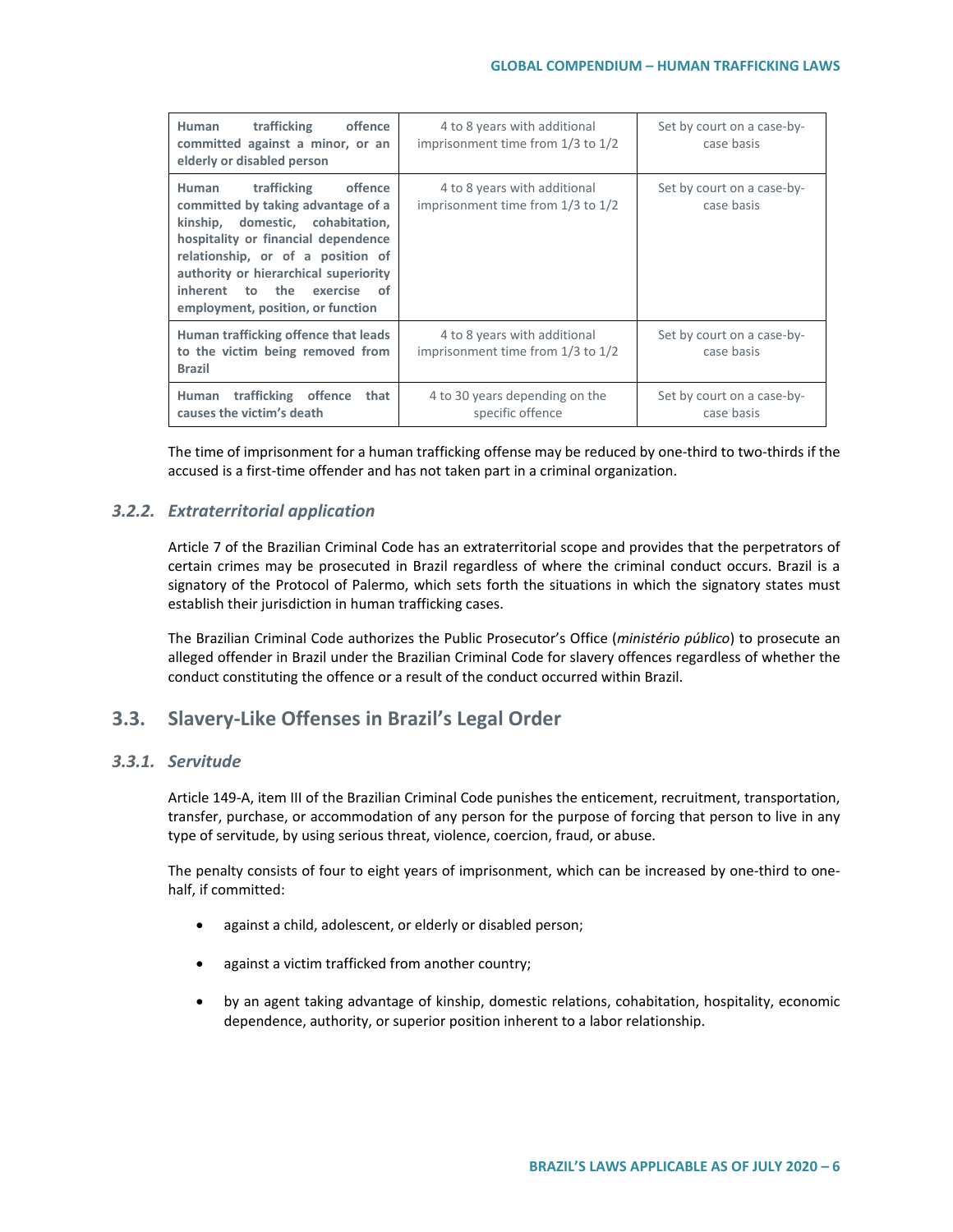#### *3.3.2. Forced labor*

Article 149 of the Brazilian Criminal Code punishes the submission of anyone to forced labor, exhausting work hours, and degrading working conditions, as well as the restriction of the fundamental right to come and go, by any means, including by debt bondage. The penalty is two to eight years of imprisonment, which can be increased by one-half, if committed:

- against a child; or
- due to discrimination of race, color, ethnicity, religion, or origin.

The same penalty applies to anyone who: (i) restricts the victim's use of any means of transportation; (ii) maintains explicit surveillance in the workplace; and (iii) takes possession of documents or personal objects of the victim, all to retain the victim in the workplace.

Article 149-A, Item II, of the Brazilian Criminal Code also punishes the enticement, recruitment, transportation, transfer, purchase, or accommodation of any person, using serious threat, violence, coercion, fraud, or abuse, to perform forced labor. The penalty consists of four to eight years of imprisonment, which can be increased by one-third to one-half, if committed:

- against a child, adolescent, or elderly or disabled person;
- against a victim trafficked from another country;
- by an agent taking advantage of kinship, domestic relations, cohabitation, hospitality, economic dependence, authority, or superior position inherent to a labor relationship.

In Brazil, forced labor is typically addressed separately from human trafficking, as human trafficking has multiple purposes other than forced labor. However, the Brazilian Government also felt the need to address forced labor in connection with human trafficking, as both crimes are intertwined.

Generally, organized crime commits human trafficking for the purposes of labor exploitation. According to the Statistics and Information Dashboard of Labor Inspection in Brazil (*Painel de Informações e Estatísticas*  da *Inspeção do Trabalho no Brasil*), in 2019, 1,133 individuals were rescued from forced labor.<sup>[5](#page-6-0)</sup>

### *3.3.3. Deceptive recruiting for labor or services*

Article 206 and the first paragraph of Article 207 of the Brazilian Criminal Code make criminal deceptive recruitment for labor services in Brazil or abroad. In both cases, the penalty consists of one to three years of imprisonment, plus a fine. There can be one-sixth to one-third of additional imprisonment time, if the victim is under 18 years old, elderly, pregnant, indigenous, or physically or mentally disabled.

### *3.3.4. Early and forced marriage*

A marriage is generally considered as forced when at least one person involved in the union has not given free and full consent. The Brazilian Criminal Code does not identify forced marriage as human trafficking. However, in the context of human trafficking, Article 149-A penalizes sexual exploitation, and the penalty can be increased if the victim is a minor. In addition, Article 217-A of the Brazilian Criminal Code prohibits sexual intercourse with anyone younger than 14 years old. The penalty consists of eight to 15 years of imprisonment.

<span id="page-6-0"></span><sup>&</sup>lt;sup>5</sup> Source document in Portuguese, available at[: https://sit.trabalho.gov.br/radar/.](https://sit.trabalho.gov.br/radar/)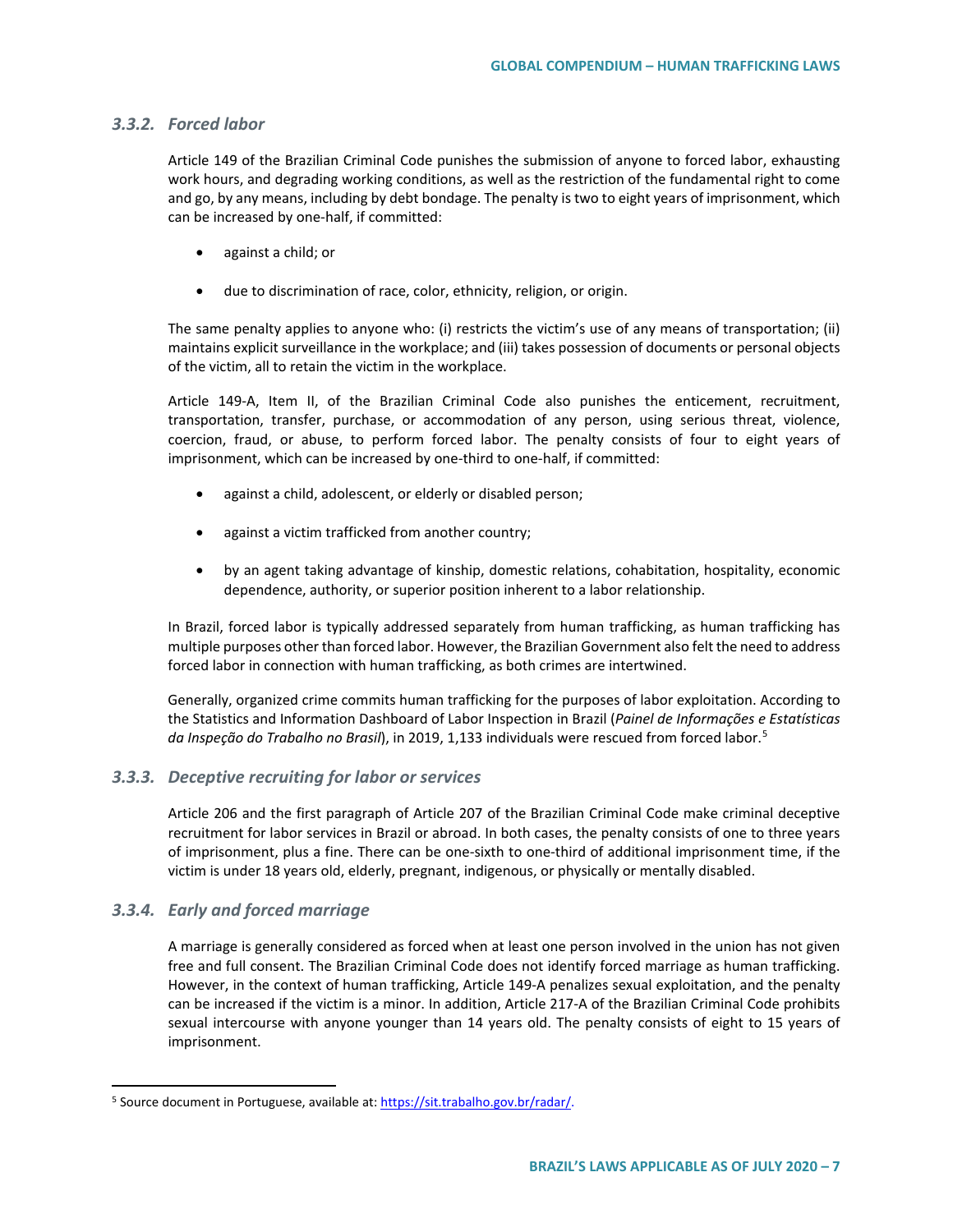Nonetheless, in Brazil, both civil and criminal laws address early and forced marriages.

Article 1,520 of the Brazilian Civil Code nullifies any marriage involving anyone who has not reached 16 years of age. Article 1,517 of the same Code allows anyone over 16 years of age to marry, as long as both parents (or their legal representatives) provide written authorizations, until civil majority is reached. In addition, forced marriage can be invalidated if there is no genuine consent pursuant to Article 1,550, item III of the Brazilian Civil Code. The spouses, any interested parties, or the public prosecutor's office can request to annul the marriage (Article 1,549 of the Brazilian Civil Code).

Article 237 of the Brazilian Criminal Code prohibits a person from marrying if that person is aware of an impediment that nullifies the marriage; for instance, if that person has already married someone else (crime of bigamy). The penalty consists of three months to one year of imprisonment.

#### *3.3.5. Debt bondage*

In debt bondage, the victim is obliged to work to pay off a debt, while not receiving anything in exchange for the performed tasks. Article 149 of the Brazilian Criminal Code encompasses forced labor by debt bondage. The Brazilian Criminal Code does not make debt bondage a separate offense; it must be linked with forced labor. Nonetheless, in the event of forced labor by debt bondage, the penalty consists of two to eight years of imprisonment, which can be increased by one-half, if committed:

- against a child; or
- due to prejudice of race, color, ethnicity, religion, or origin.

In addition, the Consolidated Brazilian Labor Laws prohibits debt bondage by the employer. Refer to Section 5 for further details.

### *3.3.6. Any other relevant offenses*

Brazil has no other relevant slavery-like offenses.

### *3.3.7. Extraterritorial application of the offenses*

Refer to Section 3.2.2.

## **3.4. Human Trafficking/Smuggling-Related Criminal Offenses**

### *3.4.1. International and domestic trafficking/smuggling of people*

Migrants are vulnerable to sex trafficking and forced labor. Traffickers recruit immigrants living in Brazil and those still living abroad via online advertisements and social media platforms offering fraudulent job opportunities, later exploiting them in major cities, like Sao Paulo or Rio de Janeiro.<sup>[6](#page-7-0)</sup>

Article 149-A of the Brazilian Criminal Code makes criminal the enticement, recruitment, transportation, transfer, purchase, or accommodation of any person, using serious threat, violence, coercion, fraud, or abuse, for the purpose of:

(i) removing the person's organs, tissues, or body parts;

<span id="page-7-0"></span><sup>&</sup>lt;sup>6</sup> Source document in English, available at[: https://www.state.gov/reports/2019-trafficking-in-persons-report-2/brazil/.](https://www.state.gov/reports/2019-trafficking-in-persons-report-2/brazil/)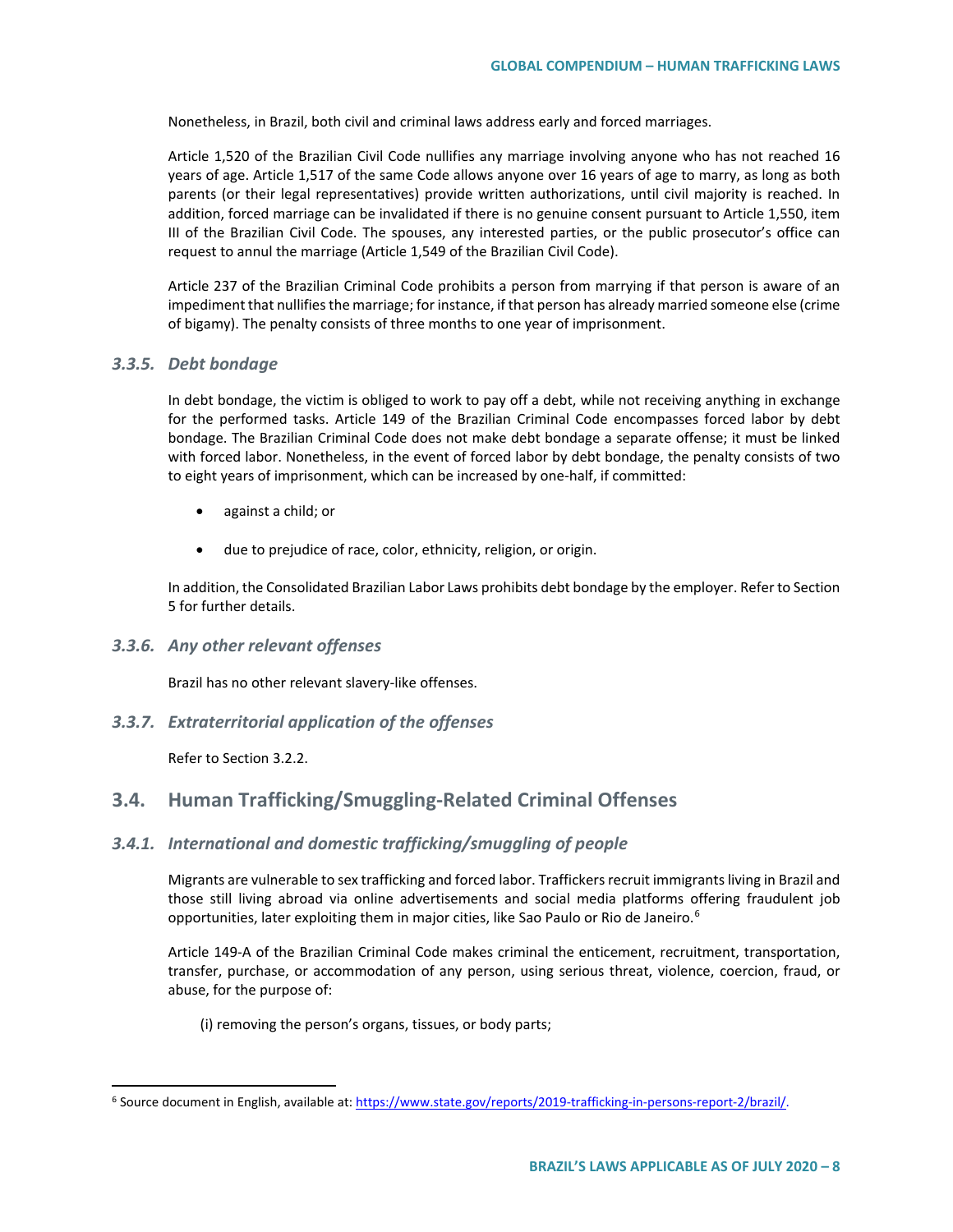- (ii) submission to any type of servitude;
- (iii) illegal adoption;
- (iv) sexual exploitation; or
- (v) forced labor.

The penalty provided by the Brazilian Criminal Code is four to eight years of imprisonment, which can be increased by one-third to one-half, if committed:

- against a child, adolescent, or elderly or disabled person;
- against a victim trafficked from another country;
- by an agent taking advantage of kinship, domestic relations, cohabitation, hospitality, economic dependence, authority, or superior position inherent to a labor relationship.

If the purpose for human trafficking cannot be proven, then other criminal offenses might apply, such as kidnapping or private imprisonment (Article 148 of the Brazilian Criminal Code), illegal constraint (Article 146 of the Brazilian Criminal Code), and fraud—assigning false documentation to foreigners to promote entry into national territory (Article 309, sole paragraph, of the Brazilian Criminal Code) or even re-entry of an expelled foreigner (Article 338 of the Brazilian Criminal Code).

#### *3.4.2. International and domestic trafficking in children*

Article 149-A of the Brazilian Criminal Code punishes the enticement, recruitment, transportation, transfer, purchase or accommodation of any person, using serious threat, violence, coercion, fraud or abuse, for the purpose of: (i) removing the person's organs, tissues or body parts; (ii) submission to any type of servitude; (iii) illegal adoption; (iv) sexual exploitation; or (v) forced labor.

The penalty is four to eight years of imprisonment. However, Item II of the first paragraph of Article 149-A of the Brazilian Criminal Code establishes that, if the crime is committed against a child, an adolescent, or an elderly or disabled person, the term of imprisonment can be increased by one-third to one-half.

Article 244-A of Law No. 8069, enacted in 1990, as amended, also known as the Brazilian Child and Adolescent Statute (**ECA**), makes it a crime to induce a child to engage in sexual exploitation activities without the need to prove the use of force, fraud, or coercion.

Article 244-A of ECA sets forth a penalty from four to 10 years of imprisonment, in addition to the loss of assets used in the criminal practice in favor of the Fund for Children and Adolescents' Rights.

#### *3.4.3. Victim harboring*

Article 149-A of the Brazilian Criminal Code punishes harboring victims for the purpose of sexual exploitation, servitude, removal of organs, illegal adoption, and forced labor.

The penalty consists of four to eight years of imprisonment, which can be increased by one-third to onehalf, if committed:

- against a child, adolescent, or elderly or disabled person;
- against a victim trafficked from another country;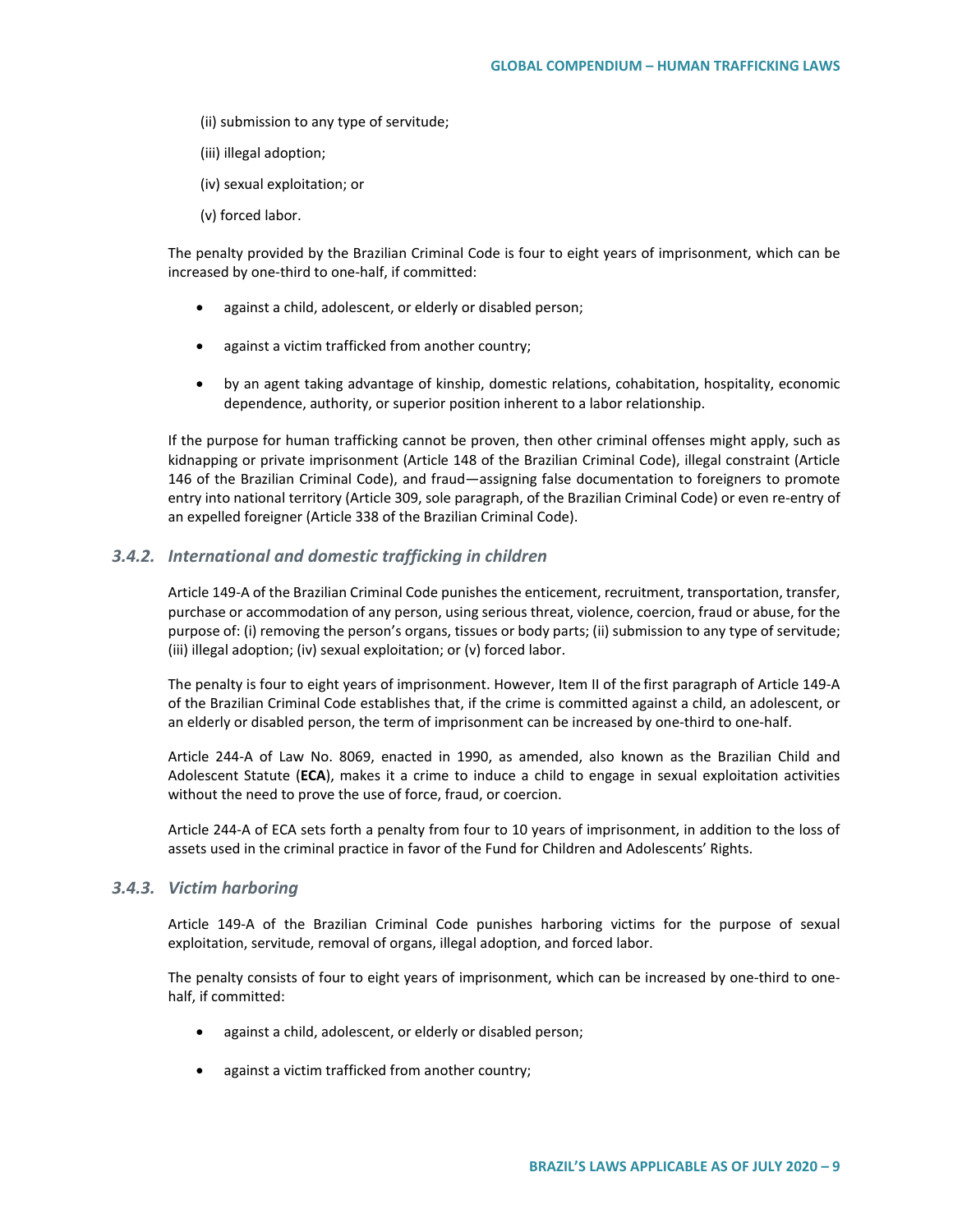• by an agent taking advantage of kinship, domestic relations, cohabitation, hospitality, economic dependence, authority, or superior position inherent to a labor relationship.

### *3.4.4. Extraterritorial application of human trafficking and smuggling offenses*

Refer to Section 3.2.2.

#### *3.4.5. International and domestic organ trafficking*

Article 149-A, item I, of the Brazilian Criminal Code punishes the enticement, recruitment, transportation, transfer, purchase, or accommodation of any person, by using serious threat, violence, coercion, fraud or abuse, for the purpose of removing the person's organs, tissues or body parts.

The penalty consists of four to eight years of imprisonment, which can be increased by one-third to onehalf, if committed:

- against a child, adolescent, or elderly or disabled person;
- against a victim trafficked from another country;
- by an agent taking advantage of kinship, domestic relations, cohabitation, hospitality, economic dependence, authority, or superior position inherent to a labor relationship.

In addition, Law No. 9,434, enacted in 1997, also addresses the removal of organs, tissues and body parts of the human body for transplantation purposes without the victims' consent. The law prohibits both international and domestic organ trafficking.

## **3.5. Online Exploitation of Children Offenses**

The Child and Adolescent Statute (**ECA**) punishes online exploitation of children.

Article 241-A sets forth a penalty of three to six years of imprisonment, plus fines, to anyone who offers, exchanges, makes available, transmits, distributes, publishes, or disseminates, by any means, including through a computer, cellphone, or any information technology system, photography, video, or other recording, an explicit or pornographic sex scene involving a child or adolescent. The penalty also applies to anyone who provides the means or services for storage of and access to such contents.

Article 241-B sets forth a penalty from one to four years of imprisonment, plus fines, to anyone who acquires, possesses, or stores, by any means, photography, video or other form of record that contains an explicit or pornographic sex scene involving a child or adolescent. The penalty does not apply if the storage was done for the purpose of informing governmental authorities about the unlawful conduct, as long as notice is made by:

(i) a public official acting within the official's duty; or

(ii) a legal representative or an employee of a storage and server provider company, until the Public Prosecutor's Office receives the contents.

Article 241-C sets forth a penalty from one to three years of imprisonment, plus fines, to anyone who simulates the participation of a child or adolescent in an explicit or pornographic sex scene, by means of adulteration, assembly, or modification of photographs, videos, or any other form of visual representation, including those who sell, display, make available, distribute, publish, or disseminate by any means, acquire, own, or store such produced content.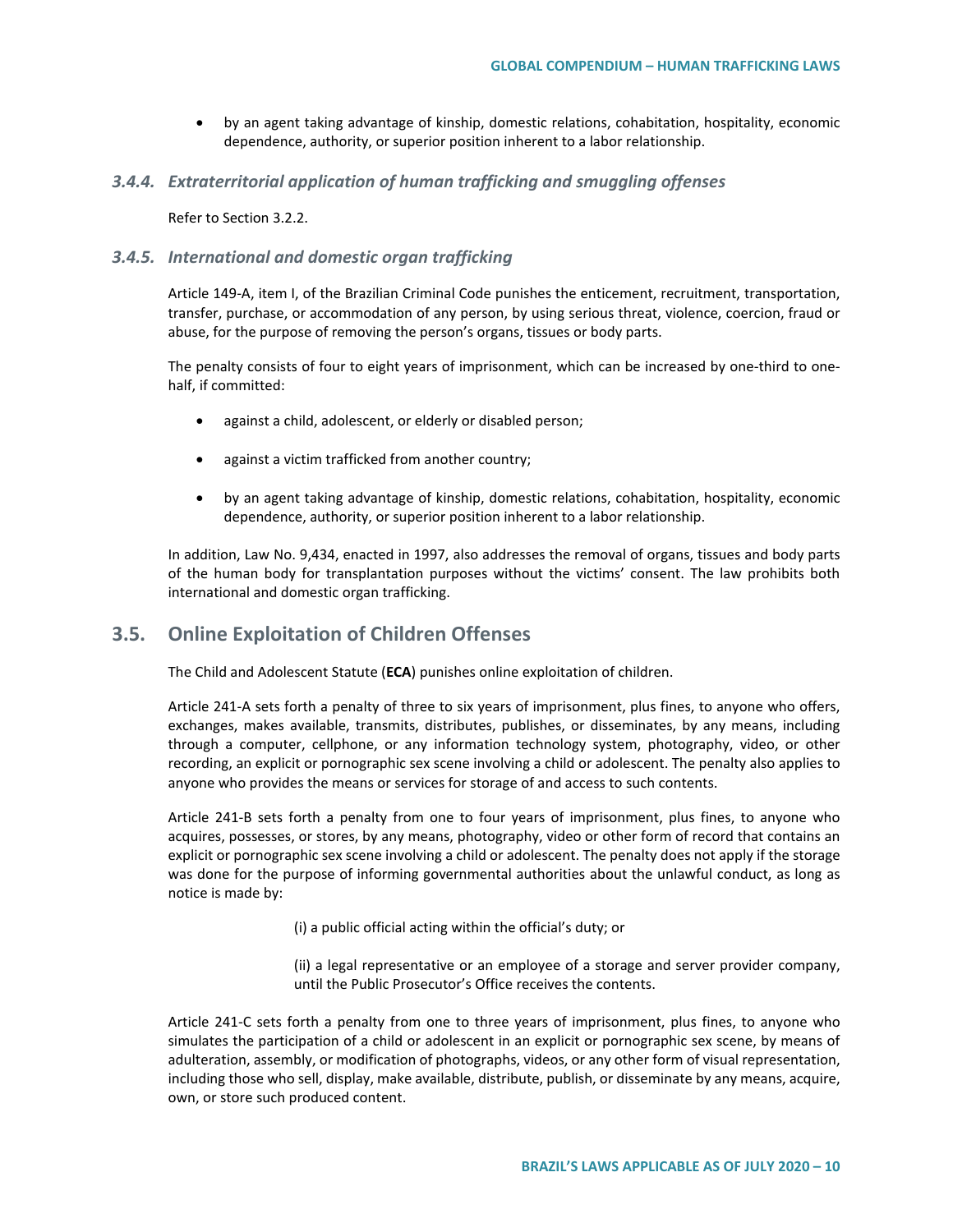## **3.6. Child Sex Tourism Offenses**

The Brazilian Criminal Code does not punish child sex tourism. Nonetheless, Article 217-A of the Brazilian Criminal Code sets forth a penalty from eight to 15 years of imprisonment to anyone who has sexual intercourse, or any other libidinous act, with a child under the age of 14 years old, regardless of the victim's consent.

Aggravating circumstances, like the use of violence or death of the victim, can enhance the penalty up to 30 years of imprisonment.

In addition, the ECA prohibits child exploitation, especially, sexual exploitation:

- Article 240 sets forth a penalty from four to eight years of imprisonment, plus fines, to anyone who produces, reproduces, directs, photographs, films, or records, by any means, an explicit or pornographic sex scene involving a child or adolescent.
- Article 241-D sets forth a penalty from one to three years of imprisonment, plus fines, to anyone who entices, harasses, instigates, or embarrasses, by any means, a child, to perform a libidinous act with that child.
- Article 241-E defines the term "explicit or pornographic sex scene" to include any situation involving a child or adolescent in explicit, real, or simulated sexual activities, or the exposure of a child's or adolescent's genitals for primarily sexual purposes.
- Article 244-A sets forth a penalty from four to 10 years of imprisonment, in addition to the loss of assets used in the criminal practice in favor of the Fund for Children and Adolescents' Rights, to anyone who subjects a child or adolescent to prostitution or sexual exploitation.

Child exploitation for sex tourism is a relevant issue in Brazil. The Ministry of Family, Women and Human Rights (*Ministério da Mulher, da Família e dos Direitos Humanos*) reported that, in 2019, its human rights hotline received 21 calls reporting child slave labor, seven calls reporting child trafficking victims,<sup>[7](#page-10-0)</sup> and eight calls reporting child sex tourism.[8](#page-10-1)

## **3.7. Brazil's State and Territory Criminal Offenses Relating to Slavery, Slavery-Like Conditions, and Human Trafficking**

Only Congress—the Senate (*Senado*) and the House of Representatives (*Câmara dos Deputados*)—has the power to pass criminal laws.

The main source of criminal law in Brazil is the Brazilian Criminal Code (Decree-Law No. 2848/1940), the Brazilian Criminal Procedure Code (Decree-Law No. 3689/1941), and the Criminal Enforcement Law (Law No. 7210/1984).

Brazilian law distinguishes between federal criminal offenses and state criminal offenses. Federal criminal offenses comprise crimes perpetrated against the assets of the federal government or government-

<span id="page-10-0"></span> <sup>7</sup> Chart 19, pg. 51. Source document in Portuguese, available at: [https://www.gov.br/mdh/pt-br/acesso-a](https://www.gov.br/mdh/pt-br/acesso-a-informacao/ouvidoria/Relatorio_Disque_100_2019_.pdf)[informacao/ouvidoria/Relatorio\\_Disque\\_100\\_2019\\_.pdf.](https://www.gov.br/mdh/pt-br/acesso-a-informacao/ouvidoria/Relatorio_Disque_100_2019_.pdf)

<span id="page-10-1"></span><sup>8</sup> Source document in Portuguese, available at[: https://www.gov.br/mdh/pt-br/navegue-por-temas/crianca-e](https://www.gov.br/mdh/pt-br/navegue-por-temas/crianca-e-adolescente/dados-e-indicadores/VIOLENCIASEXUALCONTRACRIANCASEADOLESCENTES.pdf/view)[adolescente/dados-e-indicadores/VIOLENCIASEXUALCONTRACRIANCASEADOLESCENTES.pdf/view.](https://www.gov.br/mdh/pt-br/navegue-por-temas/crianca-e-adolescente/dados-e-indicadores/VIOLENCIASEXUALCONTRACRIANCASEADOLESCENTES.pdf/view)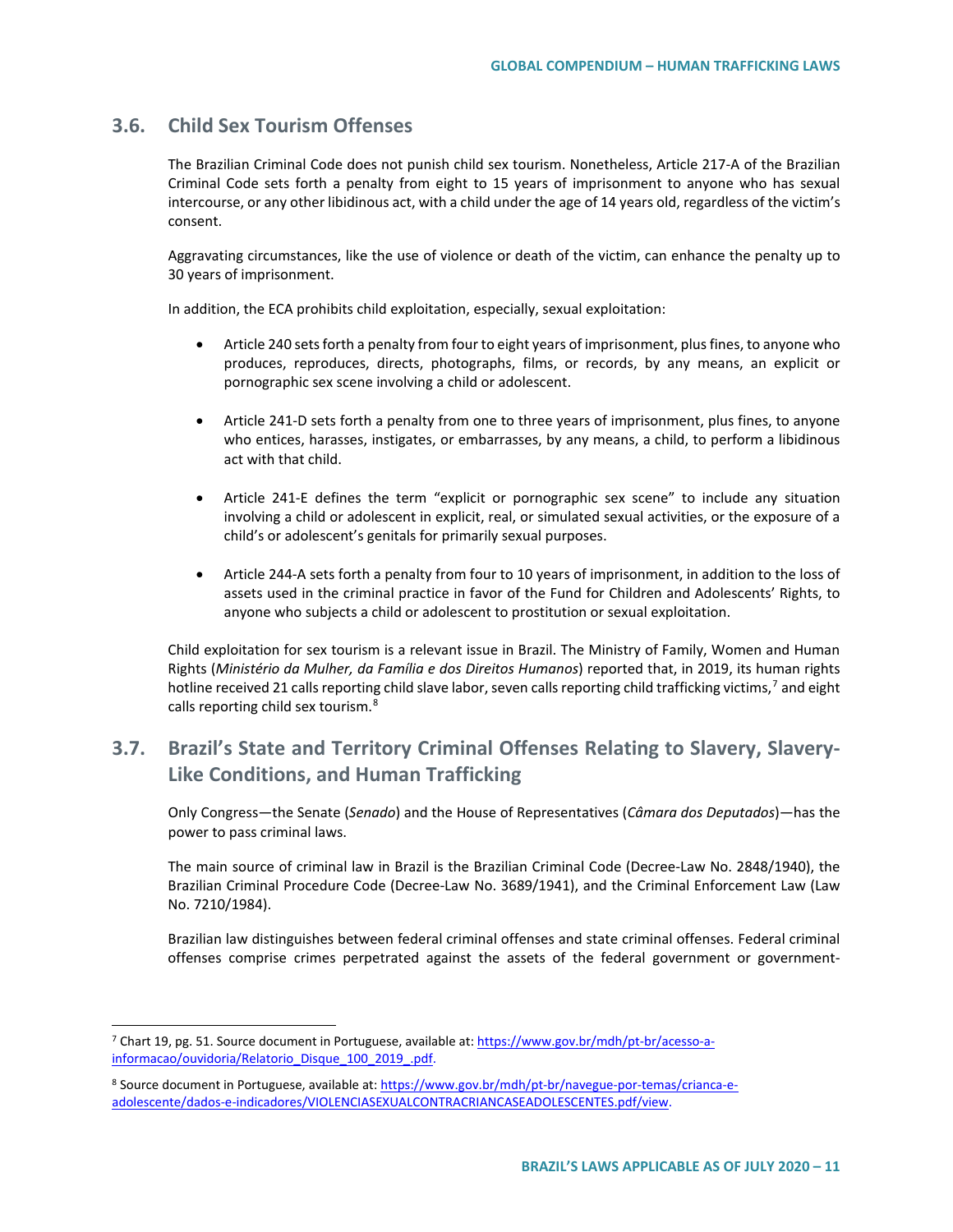controlled companies, embezzlement of government funds, money laundering, international drug trafficking, and smuggling, among many others.

Both the crimes of modern slavery and human trafficking are state criminal offences prosecuted by state authorities. However, those offences become federal crimes investigated and tried before federal courts when they take place across state lines. In addition, pursuant to Article 109, Item V of the Federal Constitution, if a state criminal offence is provided in an international convention or treaty signed by Brazil and the actual crime involves conduct outside of Brazil, only federal courts will hear the case.

## **4. BRAZIL'S SUPPLY CHAIN REPORTING LEGISLATION**

No supply chain reporting legislation in Brazil obligates private businesses to control their supply chain to hinder human trafficking. Nonetheless, some initiatives may influence companies to manage their supply chains to prevent human rights violations.

The main initiative regarding supply chain management for private companies is the National Pact to Eradicate Forced Labor (*Pacto Nacional pela Erradicação do Trabalho Escravo*) (**Pact**), formed in 2005 by a group of Brazilian and multinational companies that agreed to avoid all negotiations with companies that exploited forced labor. Signatories are required to comply with 10 commitments aimed at eliminating forced labor in their supply chains. Some of the initiatives of the Pact that might have a positive impact on human trafficking are mentioned below.

Signatories of the Pact agree to:

- define specific goals for labor relations in production chains, which implies formal employment relations by producers and suppliers and preventive actions related to the health and safety of workers;
- define commercial restrictions on those companies identified in the production chain that use degrading work conditions associated with practices that characterize slavery;
- support actions for the social and productive reintegration of workers who are still in degrading working relationships, guaranteeing them opportunities to overcome their social exclusion, in partnership with the different spheres of government and non-profit organizations;
- support information campaigns for workers vulnerable to the solicitation of slave labor, as well as public campaigns to prevent slavery;
- support actions, in partnership with public and private entities, to provide the training and professional development of liberated workers;
- support actions to combat tax evasion and piracy;
- support and debate proposals for governmental actions needed to implement the Pact;
- monitor implementation and achievement of the proposed goals;
- disseminate Brazil's experience to promote similar action in other countries; and
- evaluate the results of the policies and actions provided for in the Pact.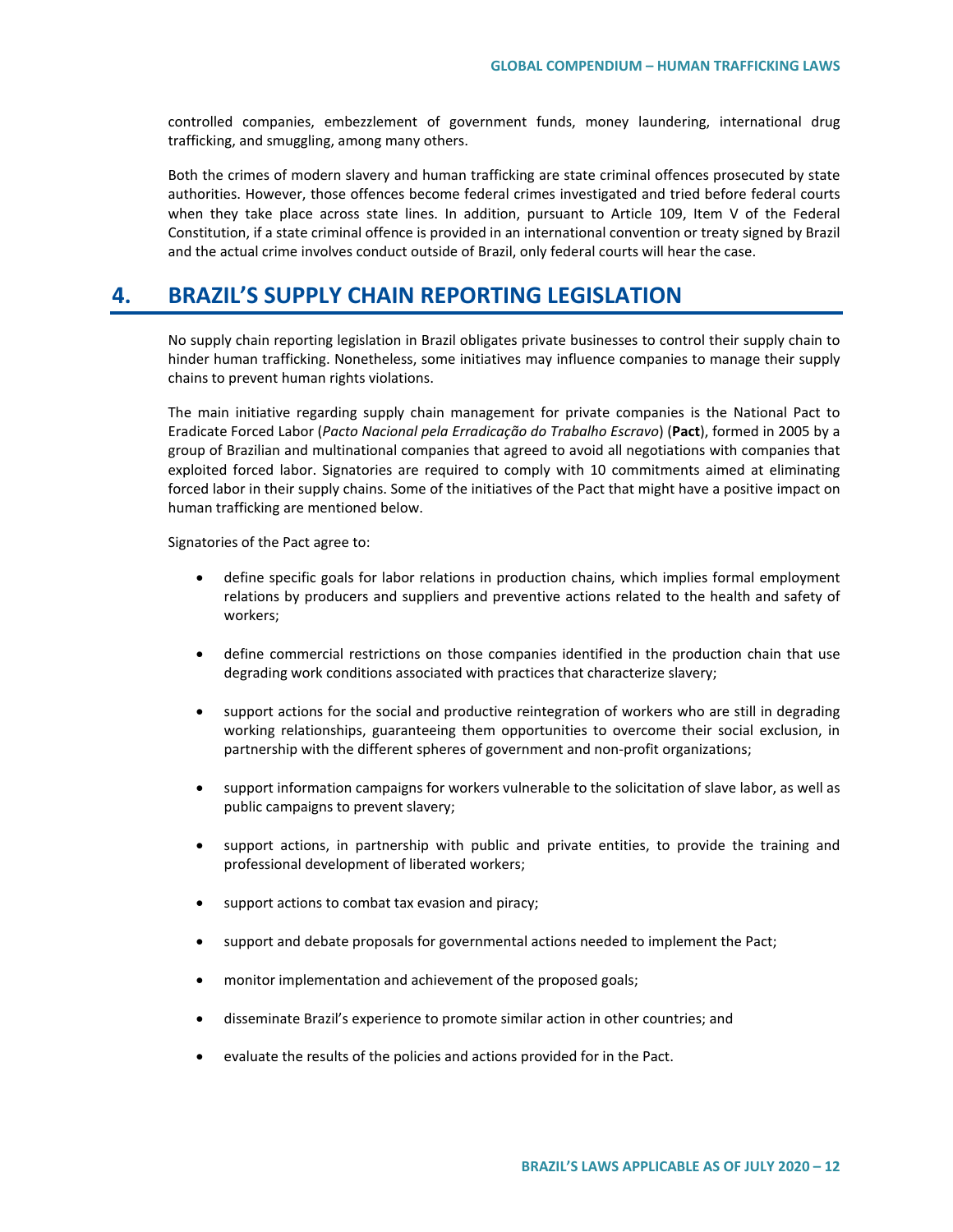By 2014, more than 400 companies, which represented 35% of Brazil's GDP, had signed the Pact. At that time, the *Instituto do Pacto Nacional pela Erradicação do Trabalho Escravo* (**InPACTO**) was created to manage and continue expanding the purposes of the Pact.

# **5. FORCED LABOR: OVERVIEW OF BRAZIL'S APPLICABLE EMPLOYMENT AND MIGRATION LAWS**

## **5.1. Employment Law Rights for Victims of Human Trafficking and Forced Labor**

In addition to the Federal Constitution, Brazilian labor courts rely on: (i) the consolidated labor laws (commonly known as **CLT)**; (ii) Law No. 13,344 on forced labor and trafficking; and (iii) ratified decrees of the International Labour Organization Conventions, especially Conventions No. 29 and No. 105, ratified in Brazil by Decrees No. 41,721 and No. 58,822, respectively (collectively **Brazilian Labor Laws**).

Brazilian Labor Laws provide indemnification mechanisms through which victims have the right to seek remedies. In Brazil, labor courts commonly determine compensation and indemnification to victims, as long as damages resulted from a labor relationship. A victim is not required to file a civil suit to receive damages or compensation.<sup>[9](#page-12-0)</sup>

Workers subject to labor laws in Brazil have presumed court benefits, for instance, reversal of the burden of proof. Although these benefits are not presumed for all civil suits, in Brazil it is more common for the State to interfere with forced labor and trafficking issues through a public civil suit, rather than through a labor suit, as these are issues of public interest and are commonly prosecuted by the Public Prosecutor's Office (*ministério público*), instead of the victim. The State has the duty to criminally prosecute these infractions.

In addition, victims likely will not seek compensation on their own, because they do not know their rights to claim for their wages or they fear being caught and deported for their irregular status in Brazil. On top of that, the Brazilian justice system is burdensome, and lawsuits often last for a long time while incurring court fees and expenses.

## **5.2. Applicability of Employment Legislation in the Context of Forced Labor or Trafficking**

A victim of forced labor and trafficking is likely to fall under the applicable scope of the Brazilian Labor Laws if a labor relationship is characterized by: (i) subordination (*i.e.*, the employee is subject to the supervision, control, and instructions of the employer); (ii) exclusivity (the relationship of the employer is with a specific individual who serves as an employee; that employee cannot choose to be replaced by someone else); (iii) regularity (*i.e.*, the work performed is not sporadic, it has to follow a fixed schedule); and (iv) compensation (*i.e.*, the work performed by the employee must be compensated with a salary). Forced labor also requires proof of coercion. As a result, Brazil prohibits any form of labor relationship that began through intentional coercion. Victims of human trafficking and smuggling benefit from employment legislation, as it applies to all employers in Brazil.

<span id="page-12-0"></span><sup>&</sup>lt;sup>9</sup> Source document in Portuguese, available at:

[http://www3.tst.jus.br/jurisprudencia/Sumulas\\_com\\_indice/Sumulas\\_Ind\\_351\\_400.html#SUM-392.](http://www3.tst.jus.br/jurisprudencia/Sumulas_com_indice/Sumulas_Ind_351_400.html#SUM-392)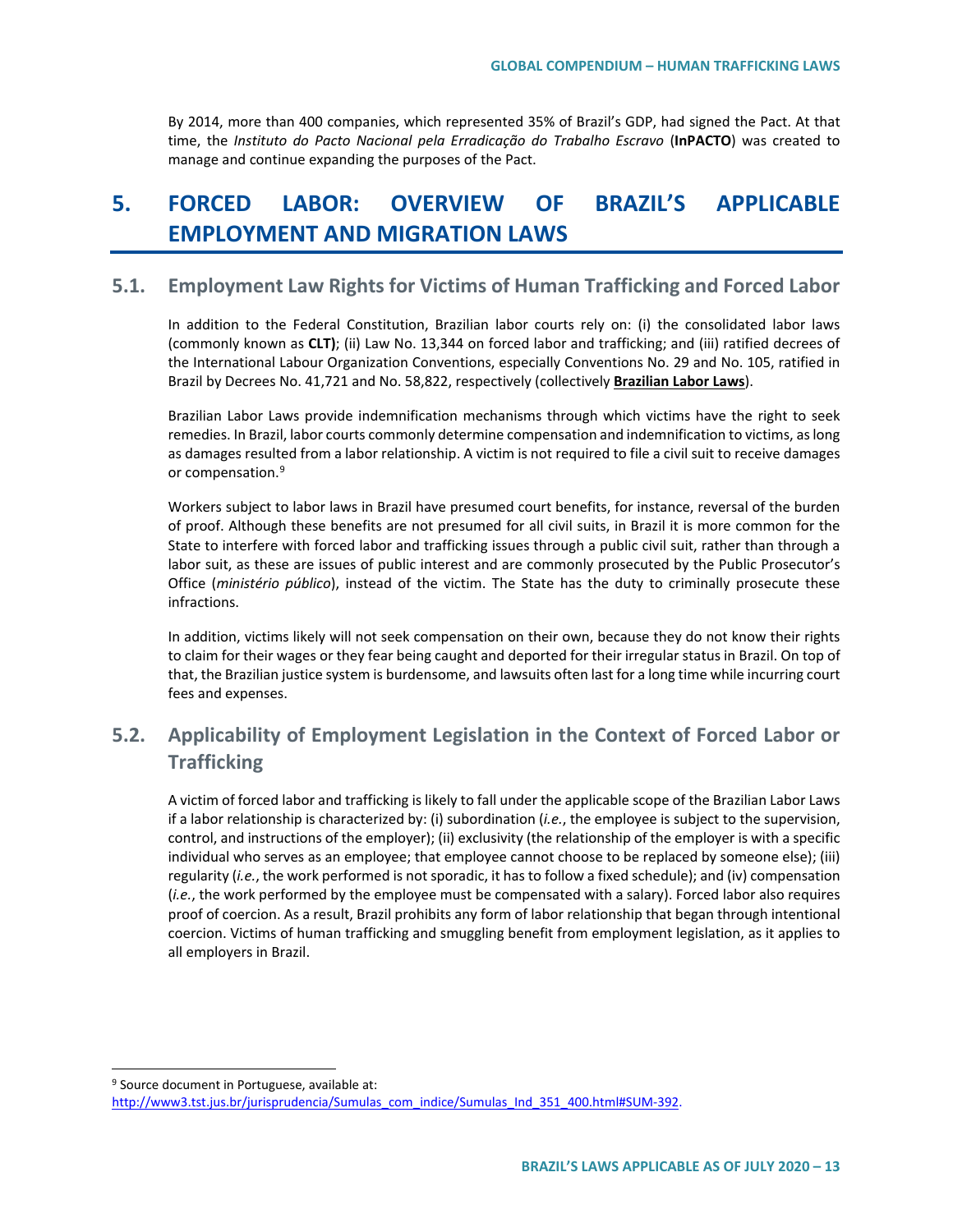## **5.3. Statutory Rights**

In Brazil, all employees are entitled to statutory labor rights under the Brazilian Labor Laws, especially the CLT. These rights serve as a basis to assess whether a person is the subject of forced labor, as well as a basis for damage claims by trafficking victims.

### *5.3.1. Rights to minimum wages, entitlements, and other applicable minimum standards*

Federal law determines the minimum wage each year. In 2020, the Brazilian minimum wage was set at BRL 1,045.00 (approximately USD 210.00). In addition, each year, collective bargaining agreements set a minimum wage for each occupational category on top of the basic legal wage provided by law. These collective bargaining agreements are binding on all employers. Any breach of this rule is punishable by the Brazilian Labor Laws. More favorable company agreements also may apply.

### *5.3.2. Claims available in relation to misrepresentations and "sham" arrangements*

Brazil has no applicable laws.

### *5.3.3. Claims available in relation to unlawful deductions, loans, and debt bondage*

Article 462, second paragraph of the CLT, prohibits any form of coerced labor. That means that Brazilian Labor Laws prohibit coercion by debt bondage and any form of unlawful deduction.

### *5.3.4. Remedies*

Any employee who has not been paid minimum wages has the right to sue the employer in labor court to obtain payment of the outstanding wages and benefits, with interest, as well as damages.

### *5.3.5. The well-being of workers: Preventing work-related psychosocial risks.*

The Brazilian Labor Laws, specifically the CLT, aim to ensure the well-being of workers in the performance of their work. Those laws apply to every employer who employs workers in Brazil.

CLT sets forth measures regarding the safety and the health of employees. The CLT focuses more on physical than psychological health. Nonetheless, pursuant to the CLT, employers must request a psychotechnic exam to confirm that employees are able to perform their duties and can be deemed to have full legal capacity to contract.

### *5.3.6. The well-being of workers: Promotion of workers' health*

Pursuant to the CLT*,* the employer must limit the risk of serious injury and provide appropriate safety and health signs at work whenever risks cannot be avoided. In addition, employees who work under risky or hazardous conditions are entitled to receive additional pay, such as: (i) risk premium; (ii) health hazard premium; and (ii) night work supplements.

### *5.3.7. The well-being of workers: Rest time*

CLT establishes different rest times for different working periods. The full-time working period is eight hours of work per day. If the working period is more than four hours and less than six hours, the employee is entitled to a 15-minute break. If the working period is more than six hours, the employee is entitled to a minimum of one hour and a maximum of two hours of rest time. In this last case, the employer must negotiate the rest time with the union, as set forth in the collective bargaining agreements. However CLT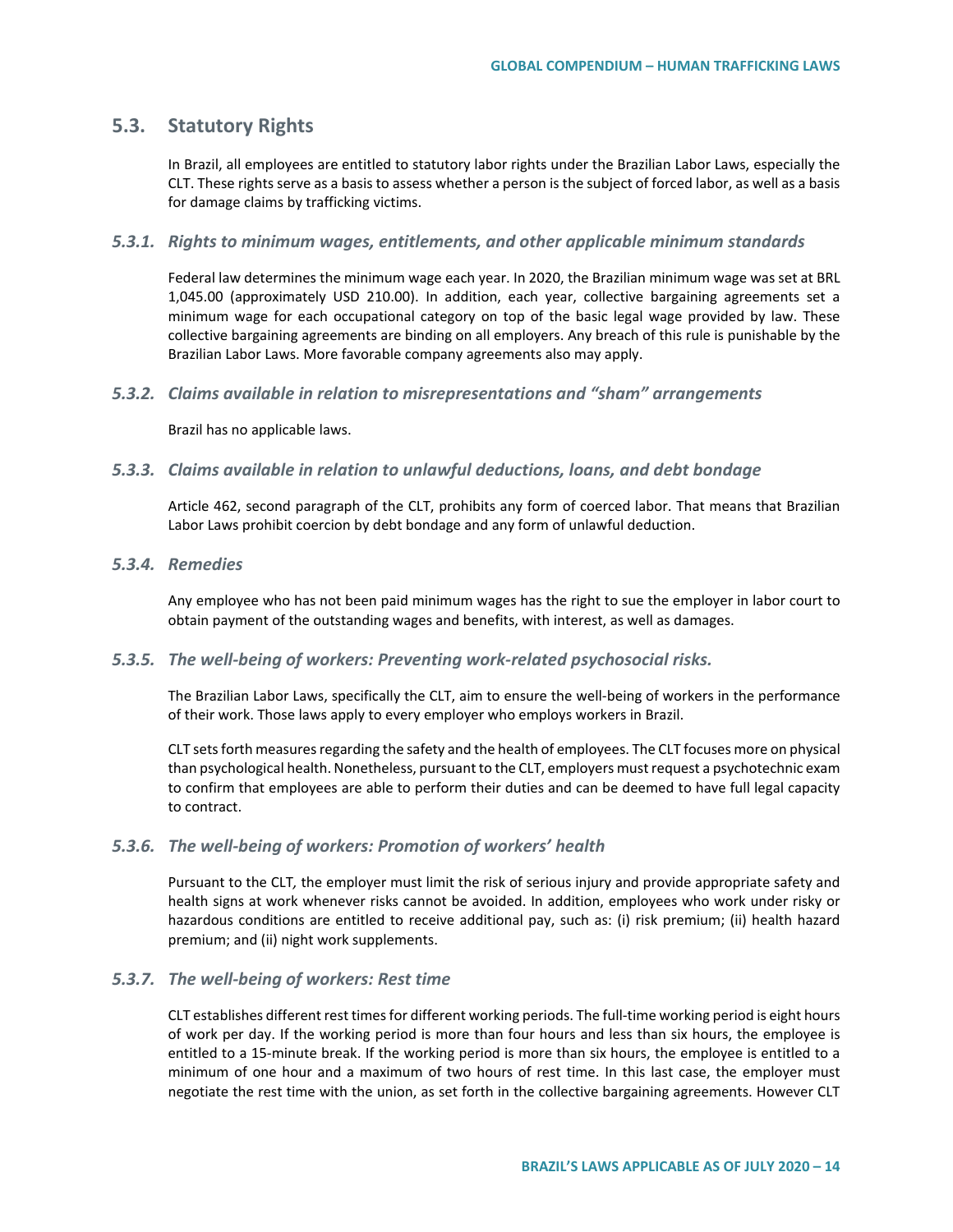limitations must be followed. CLT also requires a minimum of 11 hours of rest time between two working periods.

#### *5.3.8. The well-being of workers: Freedom to change jobs and right to leave*

Brazilian Labor Laws give employees freedom to change and leave jobs. In accordance with the Federal Constitution, the right to work is a fundamental right. Everyone is free to choose their profession. A worker is free to terminate employment, provided the worker provides notice.

## **5.4. Rights to a Safe Workplace and Compensation Associated With Injuries or Illness**

CLT requires employers to provide workers with safe workplaces and compensation for work-related accidents. Under the Brazilian Labor Laws, a work-related accident includes: (i) an occupational illness; (ii) a typical accident triggered as a result of the work; or (iii) any accident suffered on the employee's way to or from work. Workers have the right to claim for damages for work-related injuries without proof of any willful misconduct or negligence by the employer.

## **5.5. Access to Justice and Practical Issues Associated With Enforcing Social Legislation**

While many victims of forced labor and trafficking in Brazil are likely to have strong claims, most victims do not know about the legal assistance available to file those claims. Brazilian employment law and litigation procedures are complex, and it is difficult for any person to commence proceedings without legal assistance.

Nonetheless, Brazil is making an effort to facilitate the access to justice for victims of forced labor and trafficking. Since 2011, the Brazilian Ministry of Labor and Employment has guaranteed equal rights to workers, whether they are Brazilian or undocumented immigrants. Workers who have been subjected to conditions similar to slavery, even if they have irregular immigration status, are entitled to labor rights that their employers denied, plus the payment of unemployment insurance for three months.

In addition, undocumented immigrants affected by trafficking may be able to obtain permanent visas under laws seeking to protect and reintegrate victims into society, as determined in the Protocol of Palermo and Normative by the Brazilian National Immigration Council.<sup>[10](#page-14-0)</sup>

The Brazilian Ministry of Labor and Employment uses several criteria to evaluate requests for permanent visas: (i) the migrant likely will be subject to another victimization if returned to the country of origin; (ii) the migrant has been coerced or threatened due to collaborating with an investigation or legal proceeding in Brazil; and (iii) the victim needs immediate services, such as medical care, because of violence suffered as a trafficking victim.

## **5.6. Interaction Between Employment Law and Migration**

### *5.6.1. Employment rights affected where employment is unlawful under migration law*

Refer to Section 5.5.

<span id="page-14-0"></span> <sup>10</sup> Source document in Portuguese, available at:

[http://www.trtsp.jus.br/geral/tribunal2/ORGAOS/MTE/Resol/Res\\_122\\_16.html.](http://www.trtsp.jus.br/geral/tribunal2/ORGAOS/MTE/Resol/Res_122_16.html)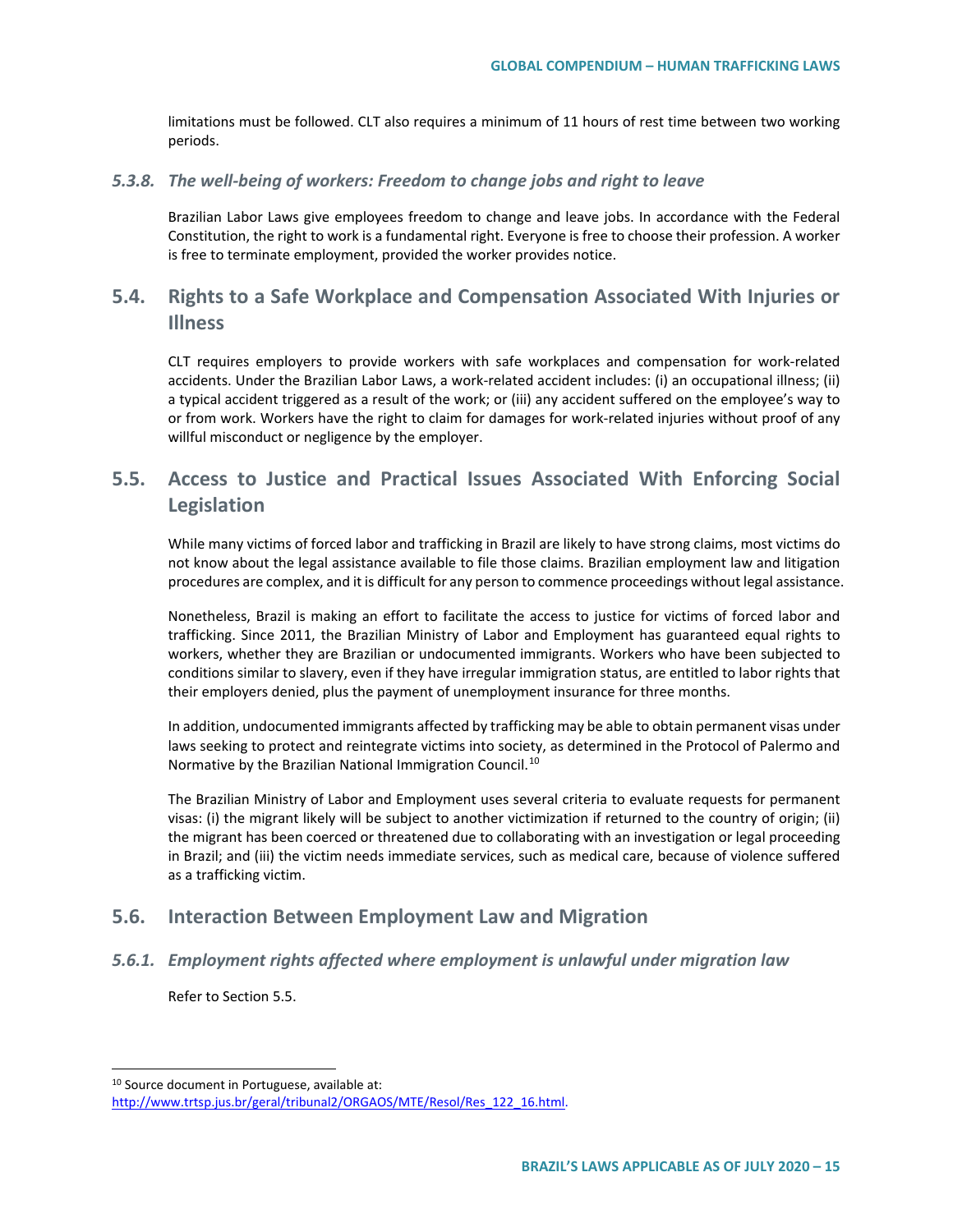### *5.6.2. Rights/remedies available under applicable migration law and regulations*

Refer to Section 5.5.

### **5.7. Employment Laws and Child Labor**

The ECA makes it a crime to exploit child labor. It prohibits children from working other than as part of their education, and from performing work that adversely affects their well-being. The law provides an exception for children over 14 years old, who are allowed to work as underage apprentices as provided in the CLT. Children also may work as singers, actors, or models as a result of the International Labour Organization Conference held in 1973, ratified in Brazil by Decree No. 4.134.

Unfortunately, cases of child labor in Brazil are not a rare occurrence. According to the Brazilian Institute of Statistics (*Instituto Brasileiro de Geografia e Estatística - IBGE*) data from 2016,[11](#page-15-0) 2.4 million children aged five to 17 were child labor victims. Of these, 1.7 million also carried out domestic chores concurrently with work or study. This problem particularly affects black girls and boys.

## **6. GOVERNMENT PROCUREMENT RULES**

### **6.1. Overview**

Brazil has instituted several measures to address human trafficking as part its government procurement process. Notably its "Dirty List" or Lista Suja, discloses employers found guilty of subjecting workers to "conditions analogous to slavery" and creates credit restrictions for those employers.<sup>[12](#page-15-1)</sup> Also, Bill No. 128/2019 and Decree No. 9.440/2018 have proposed prohibiting tax benefits to entities that engage in slave labor and human trafficking in the context of Brazil's federal contracting processes. However, Brazil has faced criticism for not including human trafficking provisions in its procurement code, only creating limited sanctions for entities disclosed on its Dirty List and retaining less liability for the actions of its contractors than for those of private entities.

## **6.2. Brazil's Enforcement of Its Government Procurement and Financial Institution Rules**

Brazil's primary mechanism for combatting human trafficking is its Dirty List. Established in 2004, this list publicly discloses employers that Brazil's former Ministry for Labor and Employment (currently the Secretary for Labor, a governmental body within the structure of the Ministry for Economy) (**MTE**) has found administratively guilty of subjecting workers to conditions analogous to slavery.<sup>[13](#page-15-2)</sup> The list is published every six months, and Brazil's Ministry of National Integration has encouraged public companies to refrain from providing "financial or any other form of assistance" to companies on the list (refer to Section 5).<sup>[14](#page-15-3)</sup>

<span id="page-15-0"></span><sup>&</sup>lt;sup>11</sup> Source document in Portuguese, available at[: https://biblioteca.ibge.gov.br/visualizacao/livros/liv101388\\_informativo.pdf.](https://biblioteca.ibge.gov.br/visualizacao/livros/liv101388_informativo.pdf)

<span id="page-15-1"></span><sup>&</sup>lt;sup>12</sup> The Dirty List was enacted by Decree no 540/2004, available at[: https://www.legisweb.com.br/legislacao/?id=188018](https://www.legisweb.com.br/legislacao/?id=188018) and currently authorized b[y https://www.in.gov.br/materia/-/asset\\_publisher/Kujrw0TZC2Mb/content/id/1497798/do1-2017-12-](https://www.in.gov.br/materia/-/asset_publisher/Kujrw0TZC2Mb/content/id/1497798/do1-2017-12-29-portaria-n-1-293-de-28-de-dezembro-de-2017-1497794) [29-portaria-n-1-293-de-28-de-dezembro-de-2017-1497794.](https://www.in.gov.br/materia/-/asset_publisher/Kujrw0TZC2Mb/content/id/1497798/do1-2017-12-29-portaria-n-1-293-de-28-de-dezembro-de-2017-1497794) The current list can be found at *Cadastro de Empregadores que tenham submetido,* available at[: https://mpt.mp.br/pgt/noticias/cadastro\\_de\\_empregadores\\_2019\\_10\\_3.pdf.](https://mpt.mp.br/pgt/noticias/cadastro_de_empregadores_2019_10_3.pdf)

<span id="page-15-2"></span><sup>&</sup>lt;sup>13</sup> "Fighting Forced Labour: The Example of Brazil," International Labour Office (2009), available at: https://www.ilo.org/wcmsp5/groups/public/---ed\_norm/---declaration/documents/publication/wcms\_111297.pdf at p. 89 and Annex 1.

<span id="page-15-3"></span><sup>14</sup> Decree No. 1.150 of the Ministry of National Integration (**MIN**).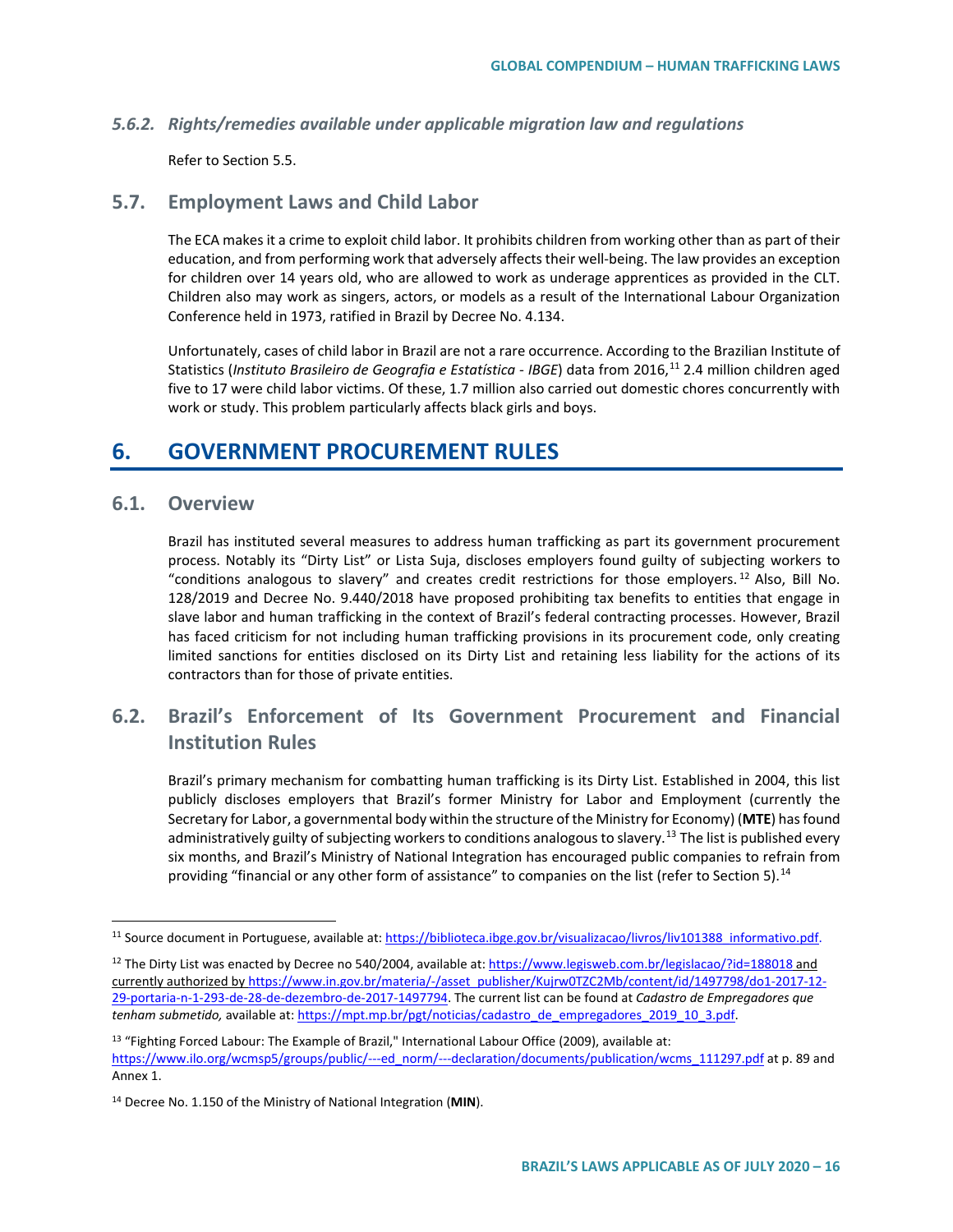Federal law also prohibits Brazil's National Bank for Economic and Social Development (**BNDES**), the national public policy bank of Brazil, from extending credit to companies convicted of engaging in slave labor.<sup>[15](#page-16-0)</sup> Furthermore, the Brazilian Central Bank issued a resolution in 2014 requiring, subject to sanctions, all financial institutions (including public banks) to have a social and environmental responsibility policy in place. The social and environmental responsibility policies of Banco do Brasil and Caixa Econômica Federal, the main public banks in Brazil, along with BNDES require these institutions to refrain from doing business with (or providing credit to) companies listed in the Dirty List. However, the Central Bank's inspection of policy compliance by the banks is inadequate. In 2019, Brazil's Labor Prosecutor's Office sued the main Brazilian banks, including Banco do Brasil and Caixa Econômica Federal, for extending credit to companies included on the Dirty List.

Brazil has been criticized for lax administration of its Dirty List. Companies have used court injunctions to delay their inclusion on the Dirty List, which critics argue ultimately prevents disclosure of legitimate findings of companies' slave labor practices.<sup>[16](#page-16-1)</sup> The Brazilian Supreme Court enjoined MTE's publication of the list from 2014–2016, after a Brazilian real estate developers association, which represented many organizations on the list, challenged the list constitutionally for lack of due process.<sup>[17](#page-16-2)</sup> In 2016, the Supreme Court reversed its decision, and the MTE reinstated the list, following MTE Decree No. 4/2016 that created due process allowances for convicted employers; however, as an administrative remedy the list still remains vulnerable to challenge.

Brazil's procurement code has no human trafficking provisions. Brazil also has less liability for the actions of its subcontractors than for those of private entities.<sup>[18](#page-16-3)</sup> Decree No. 5.452/1943 permits employees of subcontractors the right to raise complaints against private contractors for non-compliance, whereas suits against government contractors are not available for "mere non-compliance."<sup>[19](#page-16-4)</sup>

In 2018, Brazil approved analyzing whether to include human trafficking as a component of federal contracting bids. In 2019, Bill 128/19 was proposed, which if adopted, would prohibit companies that have subjected workers to conditions analogous to slavery from receiving government tax subsidies or incentives. However, the bill currently has not been enacted into law.

Additionally, in 2019, Brazil's Labor Prosecutor's Office announced that it would develop a new Dirty List for employers convicted by the labor courts. That new Dirty List would complement the MTE list and may be more resilient to injunctions and constitutional challenges than MTE's administratively developed list.<sup>[20](#page-16-5)</sup>

<span id="page-16-0"></span> <sup>15</sup> Law No. 11.948/2009.

<span id="page-16-1"></span><sup>&</sup>lt;sup>16</sup> "Major companies found using courts to avoid Brazil's slave labor 'dirty list," Reuters (June 2009), available at: [https://www.reuters.com/article/brazil-trafficking-dirtylist/exclusive-major-companies-found-using-courts-to-avoid-brazils](https://www.reuters.com/article/brazil-trafficking-dirtylist/exclusive-major-companies-found-using-courts-to-avoid-brazils-slave-labor-dirty-list-idUKL5N2206KS)[slave-labor-dirty-list-idUKL5N2206KS.](https://www.reuters.com/article/brazil-trafficking-dirtylist/exclusive-major-companies-found-using-courts-to-avoid-brazils-slave-labor-dirty-list-idUKL5N2206KS)

<span id="page-16-2"></span><sup>&</sup>lt;sup>17</sup> Accessible at Supreme Tribuono Federal, available at[: http://www.stf.jus.br/portal/autenticacao/](http://www.stf.jus.br/portal/autenticacao/) under number 11007431.

<span id="page-16-3"></span><sup>&</sup>lt;sup>18</sup> Law No. 8.666/1993, available at[: http://www.planalto.gov.br/ccivil\\_03/leis/l8666cons.htm](http://www.planalto.gov.br/ccivil_03/leis/l8666cons.htm) at Article 81.

<span id="page-16-4"></span><sup>19</sup> Decree-Law No. 5.452/1943, available at: [https://www.equalrightstrust.org/sites/default/files/ertdocs/Decree-](https://www.equalrightstrust.org/sites/default/files/ertdocs/Decree-Law%20No.%205%2C452_Consolidation%20of%20Labor%20Laws.pdf)Law%20No.%205%2C452 Consolidation%20of%20Labor%20Laws.pdf at Title IV; Súmula No. 331; and [https://jus.com.br/artigos/27080/sumula-331-do-tst-e-a-responsabilidade-do-ente-publico-pelas-obrigacoes-trabalhistas-nos](https://secureweb.jpmchase.net/readonly/https:/jus.com.br/artigos/27080/sumula-331-do-tst-e-a-responsabilidade-do-ente-publico-pelas-obrigacoes-trabalhistas-nos-convenios-celebrados-para-a-prestacao-de-servico-tipicamente-estatal)[convenios-celebrados-para-a-prestacao-de-servico-tipicamente-estatal](https://secureweb.jpmchase.net/readonly/https:/jus.com.br/artigos/27080/sumula-331-do-tst-e-a-responsabilidade-do-ente-publico-pelas-obrigacoes-trabalhistas-nos-convenios-celebrados-para-a-prestacao-de-servico-tipicamente-estatal) at Item V.

<span id="page-16-5"></span><sup>&</sup>lt;sup>20</sup> "Brazil to issue 'dirty list' of employers using slave labor based on court findings," Reuters (July 2019), available at: [https://www.reuters.com/article/us-brazil-trafficking-dirtylist/brazil-to-issue-dirty-list-of-employers-using-slave-labor-based](https://www.reuters.com/article/us-brazil-trafficking-dirtylist/brazil-to-issue-dirty-list-of-employers-using-slave-labor-based-on-court-findings-idUSKCN1TX30L)[on-court-findings-idUSKCN1TX30L.](https://www.reuters.com/article/us-brazil-trafficking-dirtylist/brazil-to-issue-dirty-list-of-employers-using-slave-labor-based-on-court-findings-idUSKCN1TX30L)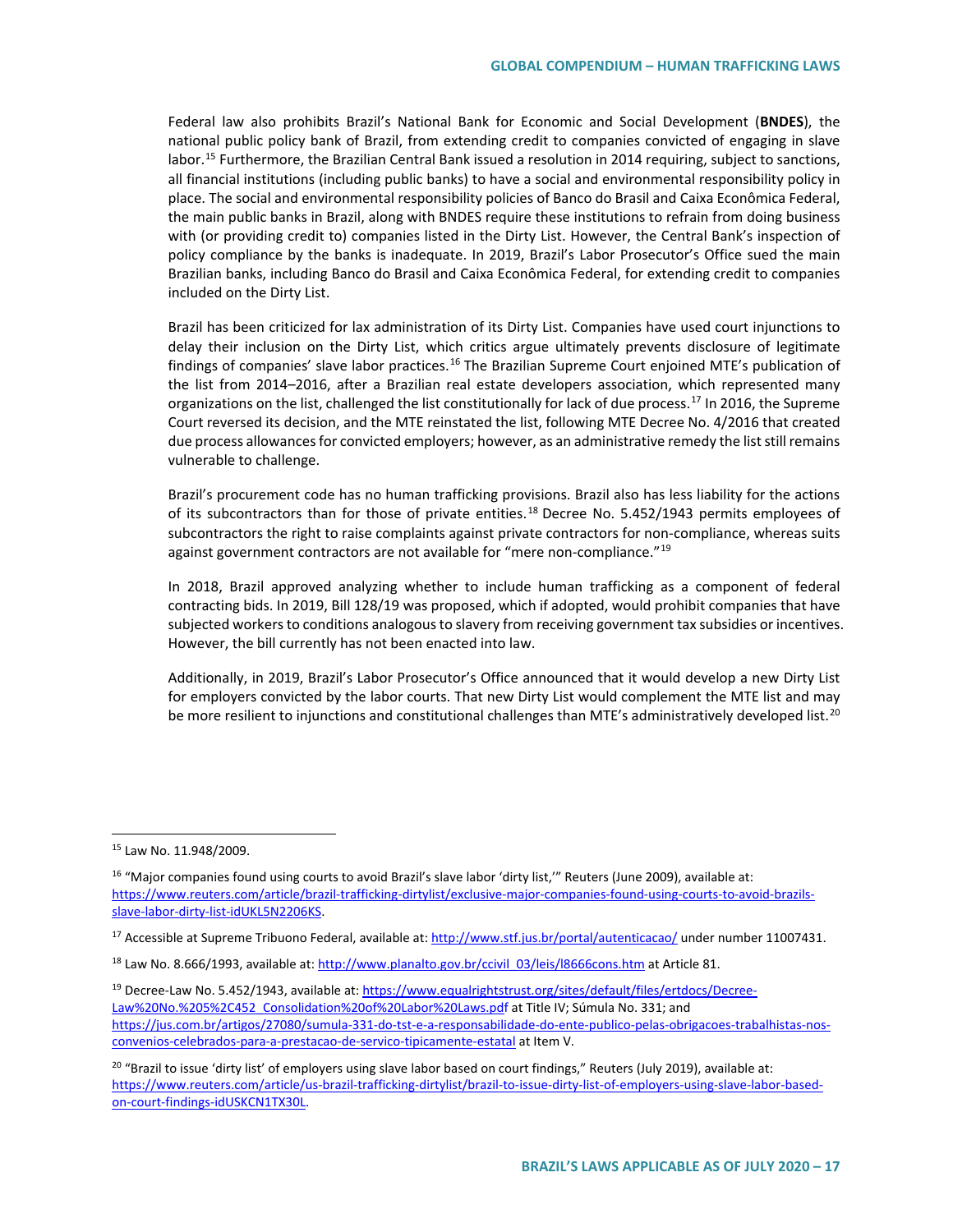## **7. RESTITUTION AND VICTIM COMPENSATION**

## **7.1. Overview**

Victims of human trafficking suffer gross violations of their human rights. In addition to severe physical and psychological trauma, the victim may suffer economic losses as a result of the crimes through loss of wages or property. As a victim of trafficking, the person has the right to request fair compensation from the perpetrator of the criminal act for material and non-material damages. In Brazil, several remedies enable victims of human trafficking to obtain compensation for their damages. Victims have the legal right to claim those remedies in the criminal, civil, and labor courts.

## **7.2. Restitution and Victim Compensation in the Criminal and Civil Law Context**

Human trafficking is a criminal offence set forth in the Brazilian Criminal Code, and the conviction of perpetrators and remedies are processed in accordance with Brazilian criminal procedure. The criminal court may fix a minimum amount for the reparation of the victim's damages.<sup>[21](#page-17-0)</sup> The compensation set by the criminal court does not prevent the victim from seeking a larger amount before a civil court, since the criminal sentence sets a "minimum amount" of compensation. $^{22}$  $^{22}$  $^{22}$ 

The minimum amount set by the criminal court is immediately enforceable in the civil courts.<sup>[23](#page-17-2)</sup> Victim restitution is provided in Brazilian Law to compensate victims for their pain and suffering caused by the trafficking trauma.

In civil courts, victims may claim:

- damages for physical and psychologic suffering;
- damages for lost opportunities (including employment, education, and social benefits);
- material damages and loss of earnings, including potential earnings, and lost income;
- non-material damages; $^{24}$  $^{24}$  $^{24}$  and
- reimbursement of legal fees and other costs determined on a case-by-case basis. Also, the victim can declare "hipossuficiência" (poverty), which, if considered valid, exempts payment of court filing fees.

Before the criminal court, victims may claim psychological, health, or legal assistance, at the expense of the perpetrator or the State.[25](#page-17-4)

Victims also may claim any other costs or losses incurred by the victim before civil or criminal courts.

<span id="page-17-0"></span> <sup>21</sup> Article 387, IV Brazilian Criminal Procedure Code.

<span id="page-17-1"></span><sup>22</sup> Article 63 of the Brazilian Criminal Procedure Code.

<span id="page-17-2"></span><sup>&</sup>lt;sup>23</sup> Article 515, VI of the Brazilian Civil Procedure Code.

<span id="page-17-3"></span><sup>&</sup>lt;sup>24</sup> Articles 186 and 927 of the Brazilian Civil Code.

<span id="page-17-4"></span><sup>25</sup> Article 201, §5 of the Brazilian Criminal Procedure Code.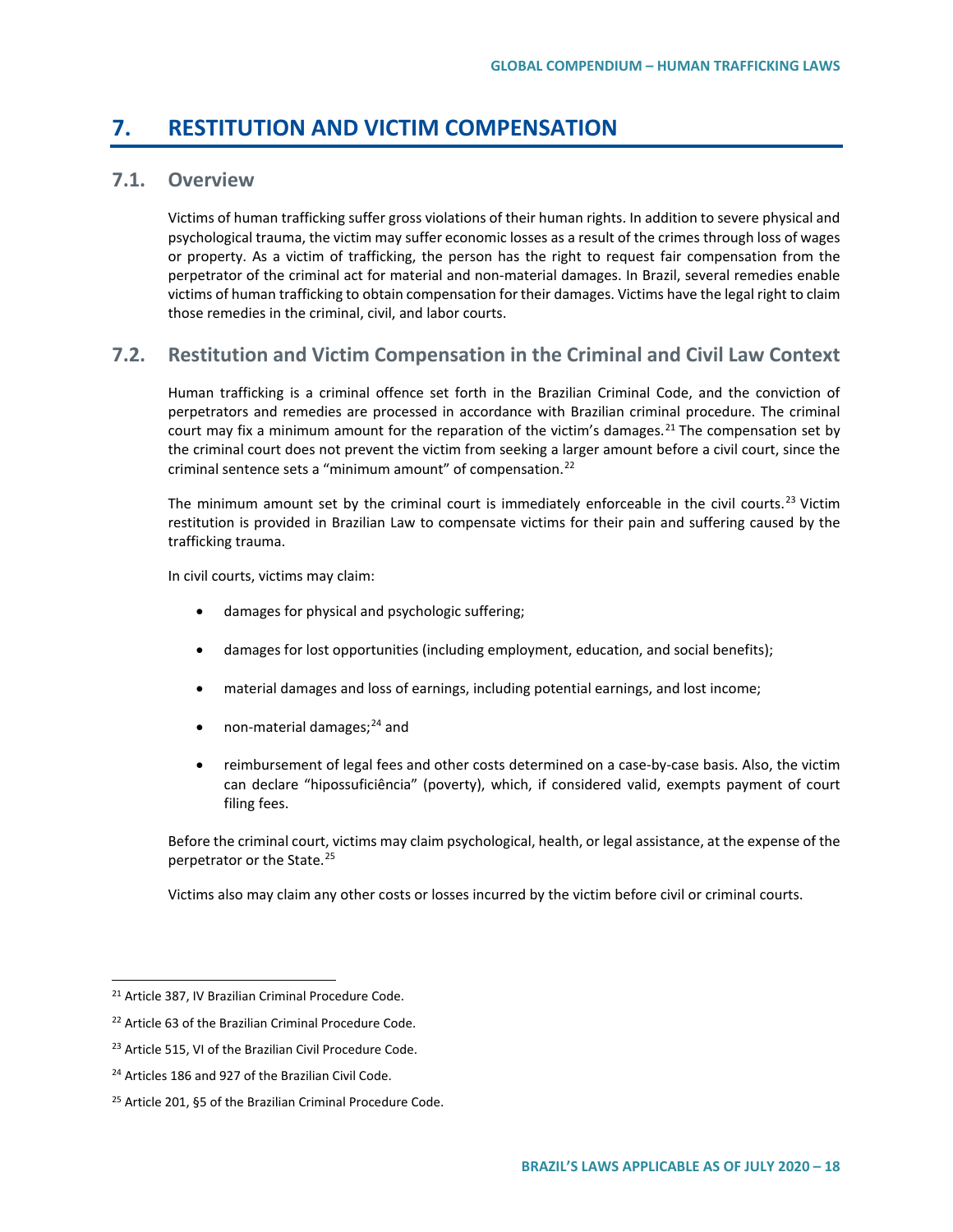## **7.3. Restitution and Victim Compensation in a Labor Law Context**

When a person is subjected to slave-like labor, the Brazilian Labor Justice can set moral damages as victim compensation. This ruling follows the doctrine of civil responsibility in cases of human rights abuses or violations, which has three main goals: remedies, public awareness, and sanctions. Labor courts can provide three types of remedies: (1) reparation, which aims to re-establish something that was lost with the violation, (2) indemnity, for situations in which it is possible to calculate an approximate monetary value of the damage, and (3) compensation, when it is not possible to calculate the monetary value of the damage.

There are two forms of remedy for cases of slavery based on individual and collective moral damage actions. The individual lawsuit is focused on the remedial aspect of the law. For example, after the rescue of workers subjected to slave-like labor, a government group related to the Ministry of Labor has to guarantee that the workers will receive their labor rights immediately. In addition, workers have the right to receive three months of unemployment insurance and the right to be enrolled in *Bolsa Familia*, a cash transfer program focusing on reducing poverty. Furthermore, the worker can sue the company before labor courts for individual moral damages. Finally, because slavery is considered a serious violation of human dignity, the Ministry of Labor can also file a collective moral damage lawsuit. While the individual lawsuit is focused on providing indemnity to the worker, the collective lawsuit aims to compensate society for the damage caused by the perpetrator.

In theory, the money from collective lawsuits should be deposited into a fund managed by a Federal or State Council and used for initiatives to suppress modern slavery.<sup>[26](#page-18-0)</sup> However, the prosecutor (or the judge) has the right to decide the destiny of the collective damage indemnity, which can be a local nongovernmental organization that works with slave-like labor cases or any other institution. The money may also be sent to the Workers Compensation Fund, which provides resources to the Unemployment Insurance Program, or to other economic development programs.

Perpetrators also may face non-legal sanctions. In reality, most agreements between the perpetrating company and the State are based on out-of-court instruments, such as the Term for the Conduct Adjustment (**TAC**), which is used, among other things, to encourage companies to comply with the law in the future. Out-of-court agreements may provide broader standards and remedies. The Basic Principles and Guidelines on the Right to a Remedy and Reparation for Victims of Gross Violations include equal access to justice; adequate, effective, and prompt reparation for harm suffered; and access to relevant information concerning the violation. The Guiding Principles on Business and Human Rights also recommend that perpetrating companies participate in developing remedy strategies, such as grievance mechanisms, to protect workers against abuse and facilitate the remedy process.

## **7.4. Victim Compensation and the Brazilian Human Trafficking Law**

The Brazilian Human Trafficking Law follows the three purposes set out in the Protocol of Palermo: prevention, crime suppression and victim protection. Article 8 of the Brazilian Human Trafficking Law also permits the early freeze of traffickers' assets, as well as damages for human trafficking victims. This provision recognizes that a sanction, in addition to the penalty itself, should also repair the violence and damage suffered by the victim.

### **7.5. Statutory Support System**

The State parties to the American Convention on Human Rights (Pact of San Jose) are obligated to investigate and punish human rights violations, as well as to compensate the victims or their families. Article 1 of the American Convention on Human Rights further obligates each State to guarantee to all persons

<span id="page-18-0"></span> <sup>26</sup> Article 13 of Law No. 7,347/85.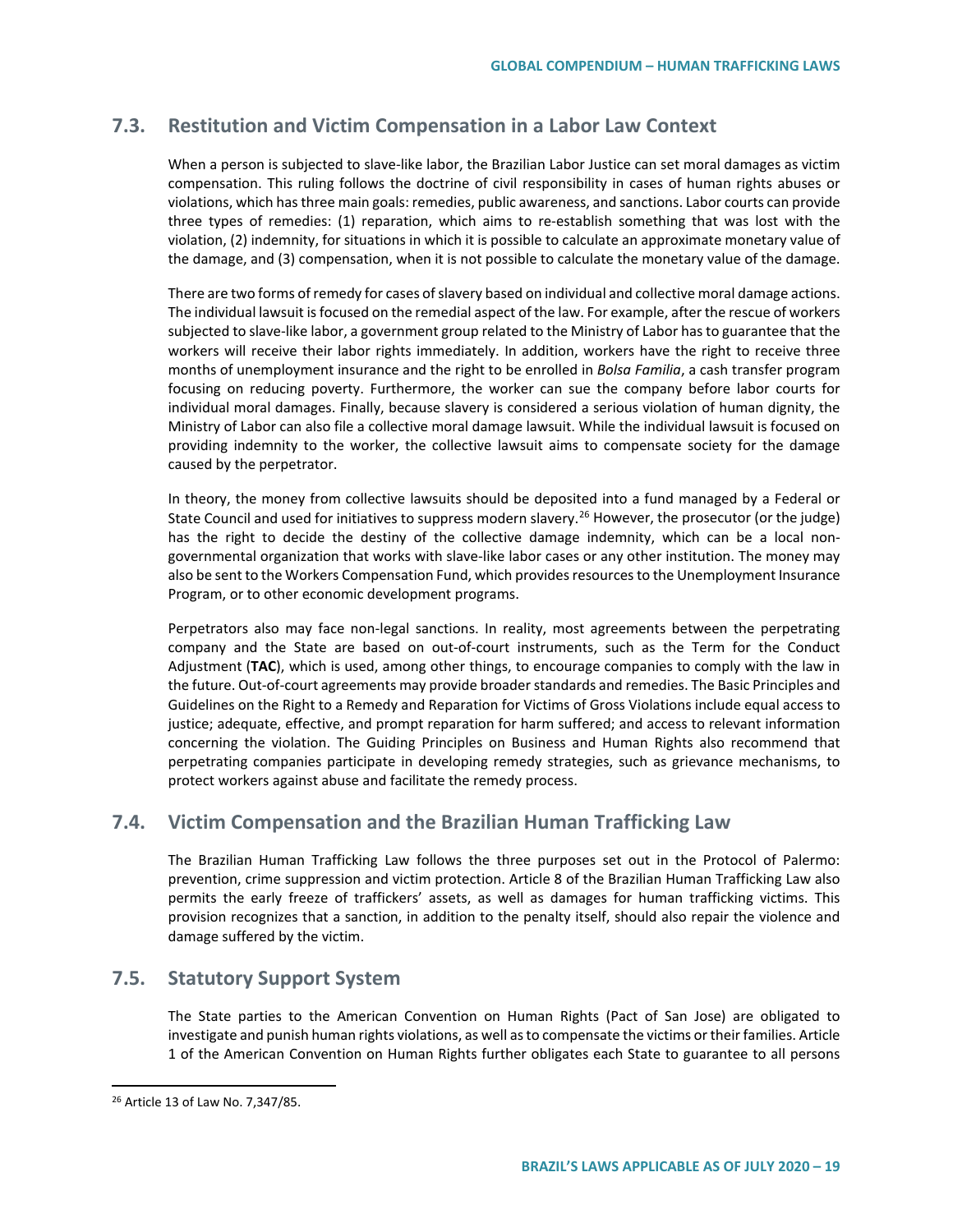under its jurisdiction the free and full exercise of the rights and freedoms recognized in the Convention. The Inter-American Court of Human Rights has ruled that, as a result of that obligation, States are required to "prevent, investigate and punish any violation of the rights recognized by the Convention and, if possible, attempt to restore the right violated and provide compensation for damages resulting from the violation."

In addition to the crimes proscribed by the Brazilian Criminal Code and the protective measures stated in the ECA, the Brazilian Human Trafficking Law was created to prevent human trafficking and provide specific protective measures to victims.

According to Article 6 of the Brazilian Human Trafficking Law, the government and public entities must protect victims of forced prostitution and human trafficking by:

- providing legal and social assistance and granting access to public health services and work;
- providing shelter or housing;
- addressing victims' specific needs, especially in relation to their gender, sexual orientation, ethnic or social origin, nationality, race, religion, age group, immigration status, professional activity, cultural diversity, language, social and family ties, or other status;
- protecting victims' identity and right to privacy;
- preventing new victimization during investigations, care proceedings, and criminal proceedings;
- providing compassionate care and treatment; and
- providing clear information about their judicial cases.

On March 23, 2020, the Ministry of Justice and Public Security published Ordinance No. 87,<sup>[27](#page-19-0)</sup> which sets the procedures to expedite the issuance of permanent residency visas to migrants subjected to trafficking and violent crimes in accordance with the Brazilian Human Trafficking Law. Under the new measure, governmental authorities must identify those visa applicants who are trafficking victims. Migration authorities will then decide on granting the permanent visa based on the victims' cooperation with legal enforcement efforts to prosecute perpetrators.

# **8. BRAZIL'S MULTIDISCIPLINARY/INTERAGENCY COOPERATION APPROACH**

### **8.1. Overview**

The Brazilian Human Trafficking Law sets as goals: the integration of the different levels of government to suppress human trafficking, communication between government and other organizations, and the structuring of the network to confront human trafficking. Furthermore, the Brazilian Organized Crime Law (Law No. 1[28](#page-19-1)50/2013),<sup>28</sup> which the Brazilian Human Trafficking Law applies to human trafficking cases, provides that federal, state and local governmental authorities may cooperate with each other in gathering evidence and relevant information for criminal investigations and prosecutions.

<span id="page-19-0"></span> <sup>27</sup> [https://www.in.gov.br/en/web/dou/-/portaria-n-87-de-23-de-marco-de-2020-249440047.](https://www.in.gov.br/en/web/dou/-/portaria-n-87-de-23-de-marco-de-2020-249440047)

<span id="page-19-1"></span><sup>28</sup> [http://www.planalto.gov.br/ccivil\\_03/\\_ato2011-2014/2013/lei/l12850.htm.](http://www.planalto.gov.br/ccivil_03/_ato2011-2014/2013/lei/l12850.htm)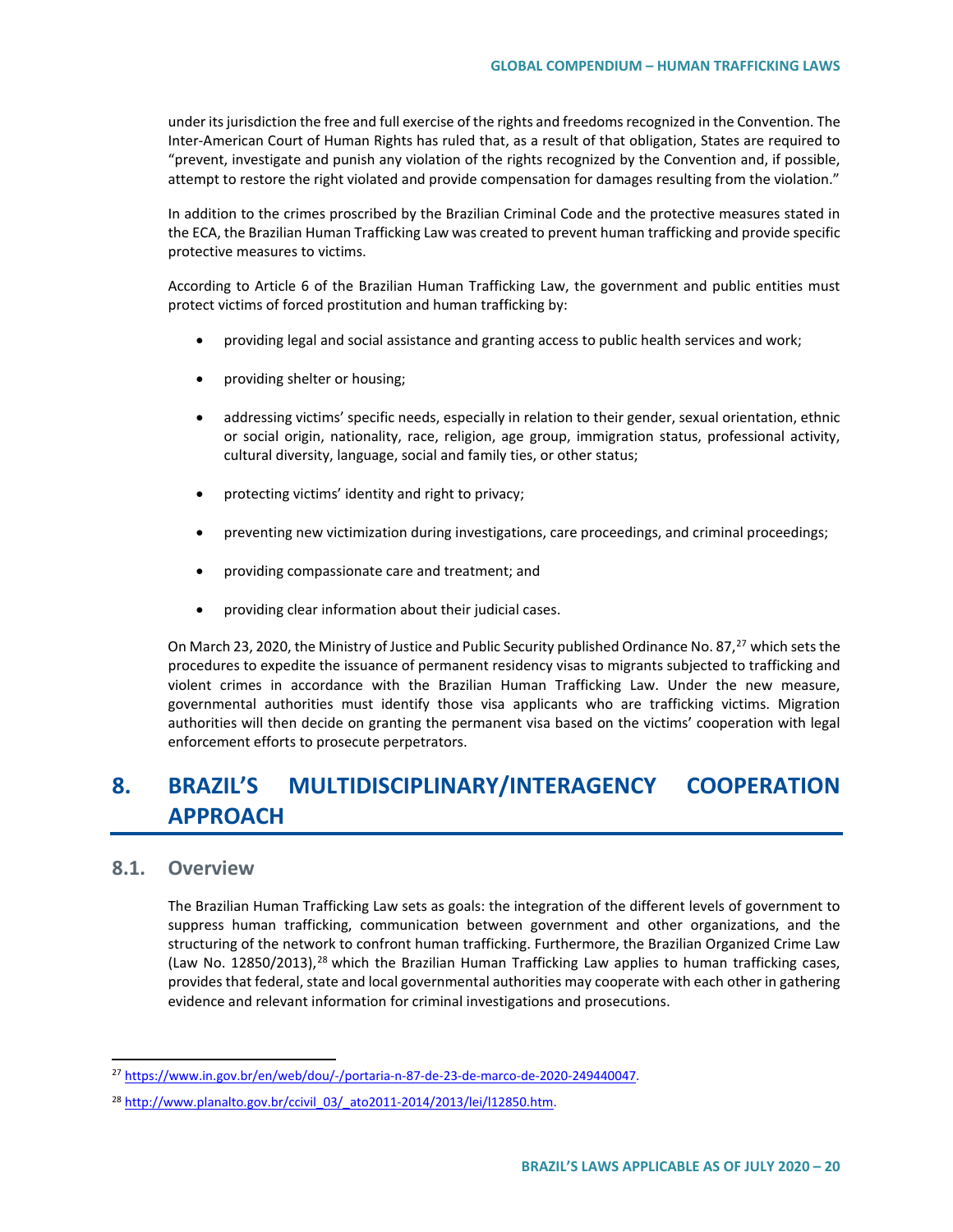## **8.2. Efforts to Suppress Slave Labor**

Even before the enactment of the Brazilian Human Trafficking Law, Brazil had made legislative and enforcement efforts to suppress human trafficking, particularly with regard to slave labor. Some of the agencies undertaking those efforts are: (1) the Labor Inspection Secretariat, currently a part of the Ministry of Economy, which coordinates activities to combat slave labor within the scope of the Regional Labor Superintendences (**SRTb**); (2) the Regional Labor Managements (**GRTb**); and (3) the Special Mobile Inspection Group (**GEFM**). The coordination of GEFM is done by the Labor Tax Audit, which acts in coordination with other institutions, such as the Federal Highway Police (**PRF**), the Federal Police (**PF**), the Labor Prosecutor's Office (*Ministério Público do Trabalho*), the Federal Prosecutors' Office (*Ministério Público Federal*), and the Public Defender's Office (**DPU**). The Dirty List, discussed in Section 6, is another instrument created to control and suppress slave labor.

The Ministry of Labor's inspection routines strengthen the capacity to identify trafficking victims. Another measure is the integration of the Specialized Civil Police Precincts and agents of the Public Defender's Office to the Anti Human Trafficking Network.

## **8.3. General Coordination to Suppress Human Trafficking and Migrants Smuggling**

The General Coordination to Suppress Human Trafficking and Migrants Smuggling, formally created in 2017, is connected to the Ministry of Justice and Public Security.<sup>[29](#page-20-0)</sup> It is responsible for coordinating governmental and non-governmental organizations; the management of the National Plan; the coordination of the National Committee to Suppress Human Trafficking, the Inter-ministerial Group for Monitoring and Evaluating the National Plan, as well as Centers for Confronting Human Trafficking and Advanced Humanized Care Centers for Migrants. It is also responsible for receiving, processing, and forwarding issues related to migrant trafficking.

## **8.4. Inter-ministry Group for Monitoring and Evaluation of the III National Plan to Combat Trafficking in Persons**

The Inter-ministry Group, established by Decree No. 9,796, of May 20, 2019, consists of the Ministries of Justice and Public Security; Women, Family and Human Rights; Foreign Relations; Economy; Education; Citizenship; and Health, in addition to the Public Defender's Office, which has the task of implementing the goals proposed in the National Plan and informing society about its progress. The Inter-ministry Group is responsible for monitoring the execution of the National Plan and its duration matches that of the National Plan.

## **8.5. Centers to Confront Human Trafficking (NETP) and Advanced Service Stations to Support Migrants (PAAHM)**

NETP and PAAHM coordinate policy at the state level to assist potential human trafficking victims, as well as to implement the National Policy to Suppress Human Trafficking.<sup>[30](#page-20-1)</sup> The federal and state governments jointly operate the NETP, which aims to combat human trafficking at the state level. The outposts' main

<span id="page-20-0"></span><sup>&</sup>lt;sup>29</sup> Decree No. 9.662, from January 1, 2019, available at[: http://www.planalto.gov.br/ccivil\\_03/\\_Ato2019-](http://www.planalto.gov.br/ccivil_03/_Ato2019-2022/2019/Decreto/D9662.htm) [2022/2019/Decreto/D9662.htm.](http://www.planalto.gov.br/ccivil_03/_Ato2019-2022/2019/Decreto/D9662.htm)

<span id="page-20-1"></span><sup>&</sup>lt;sup>30</sup> Ordinance No. 31, of the National Secretariat of Justice, of August 20, 2009, available at[: https://www.justica.gov.br/sua](https://www.justica.gov.br/sua-protecao/trafico-de-pessoas/redes-de-enfrentamento/portaria-31-de-20-08-2009-republicada.pdf)[protecao/trafico-de-pessoas/redes-de-enfrentamento/portaria-31-de-20-08-2009-republicada.pdf.](https://www.justica.gov.br/sua-protecao/trafico-de-pessoas/redes-de-enfrentamento/portaria-31-de-20-08-2009-republicada.pdf)